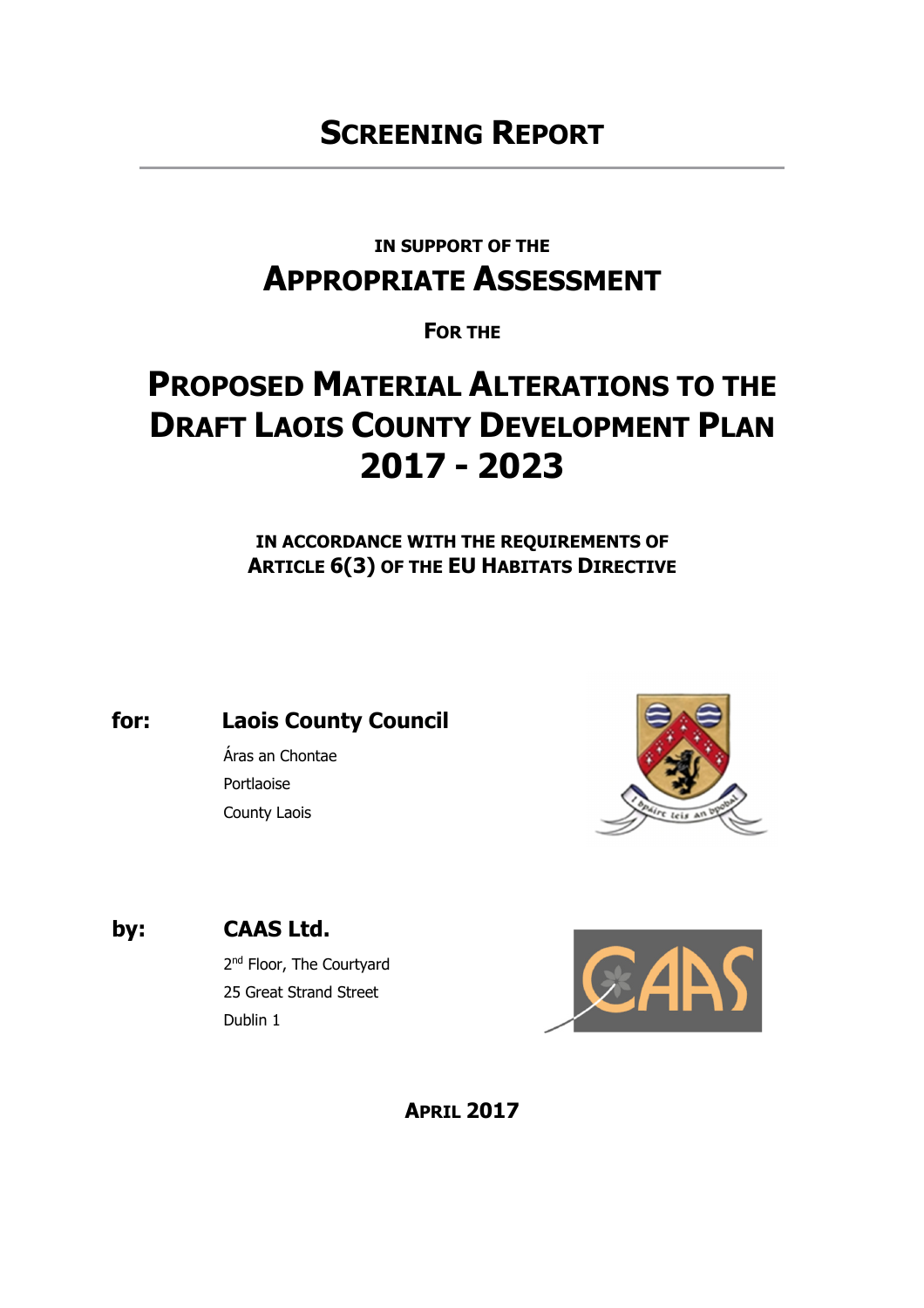### **Table of Contents**

| 1              |                                                                                       |
|----------------|---------------------------------------------------------------------------------------|
| 1.1            |                                                                                       |
| 1.2            |                                                                                       |
| 1.3            |                                                                                       |
| 1.4            |                                                                                       |
| 1.5            | Relationship between the Appropriate Assessment process and the Proposed Material     |
| $\overline{2}$ | Description of the Material Alterations to the Draft Laois CDP and Receiving          |
| 2.1            |                                                                                       |
| 2.2            | Proposed Material Alterations to the Draft Laois County Development Plan 2017 - 20236 |
| 2.3            |                                                                                       |
| 3              |                                                                                       |
| 3.1            |                                                                                       |
| 3.2            |                                                                                       |
| 3.3            |                                                                                       |
| 3.4            |                                                                                       |
| 4              |                                                                                       |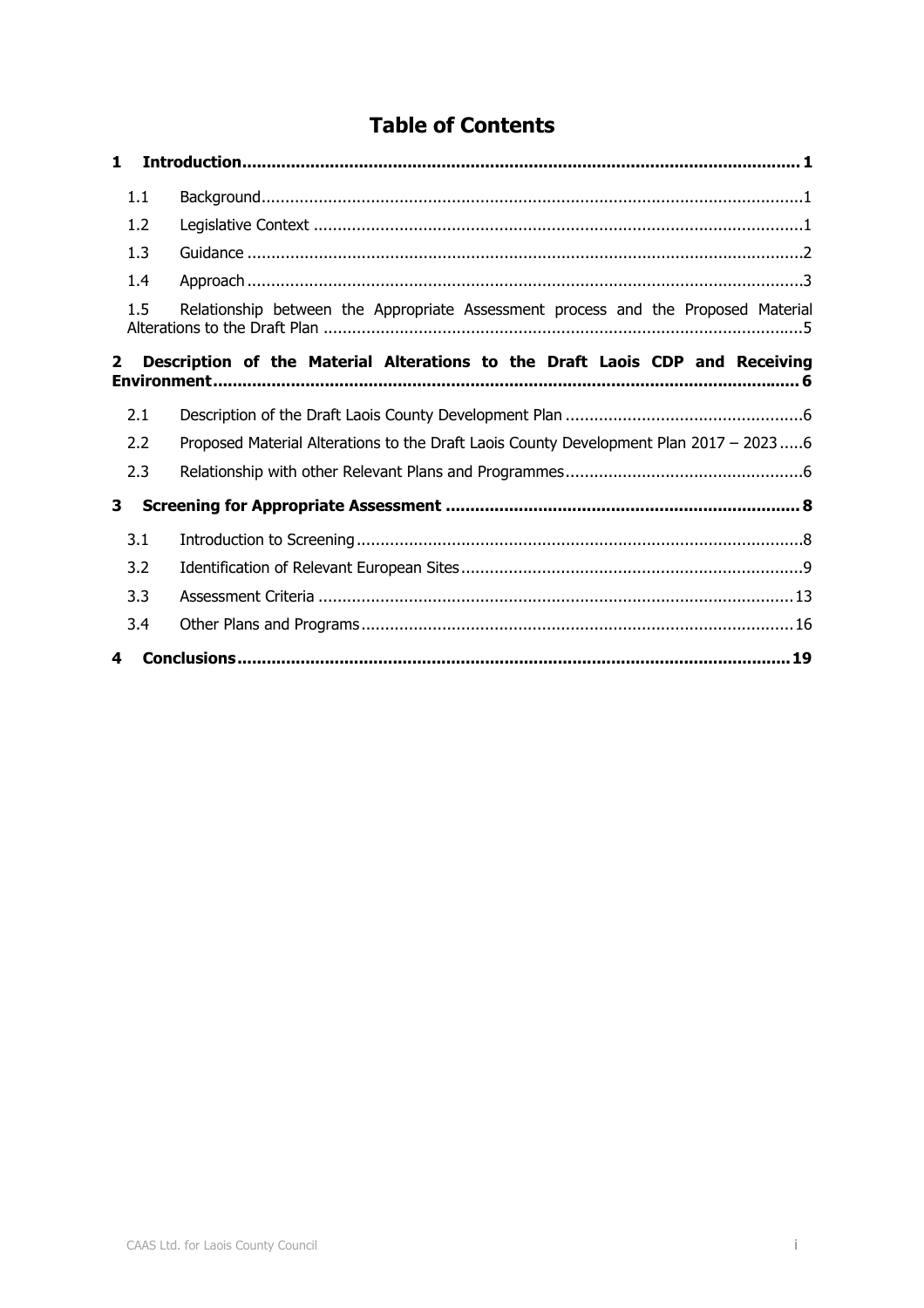### **List of Tables**

| Table 3-1 European Sites (including Qualifying Features) within 15 km (and beyond this distance where<br>relevant) of the Boundary of County Laois (Listed according to distance)11 |
|-------------------------------------------------------------------------------------------------------------------------------------------------------------------------------------|
| Table 3-2 Screening of European Sites within 15 km or with significant hydrological links to Laois County                                                                           |
|                                                                                                                                                                                     |

## **List of Figures**

Figure 1 European sites within Co. Laois and within 15 km of the County Boundary ........................ 10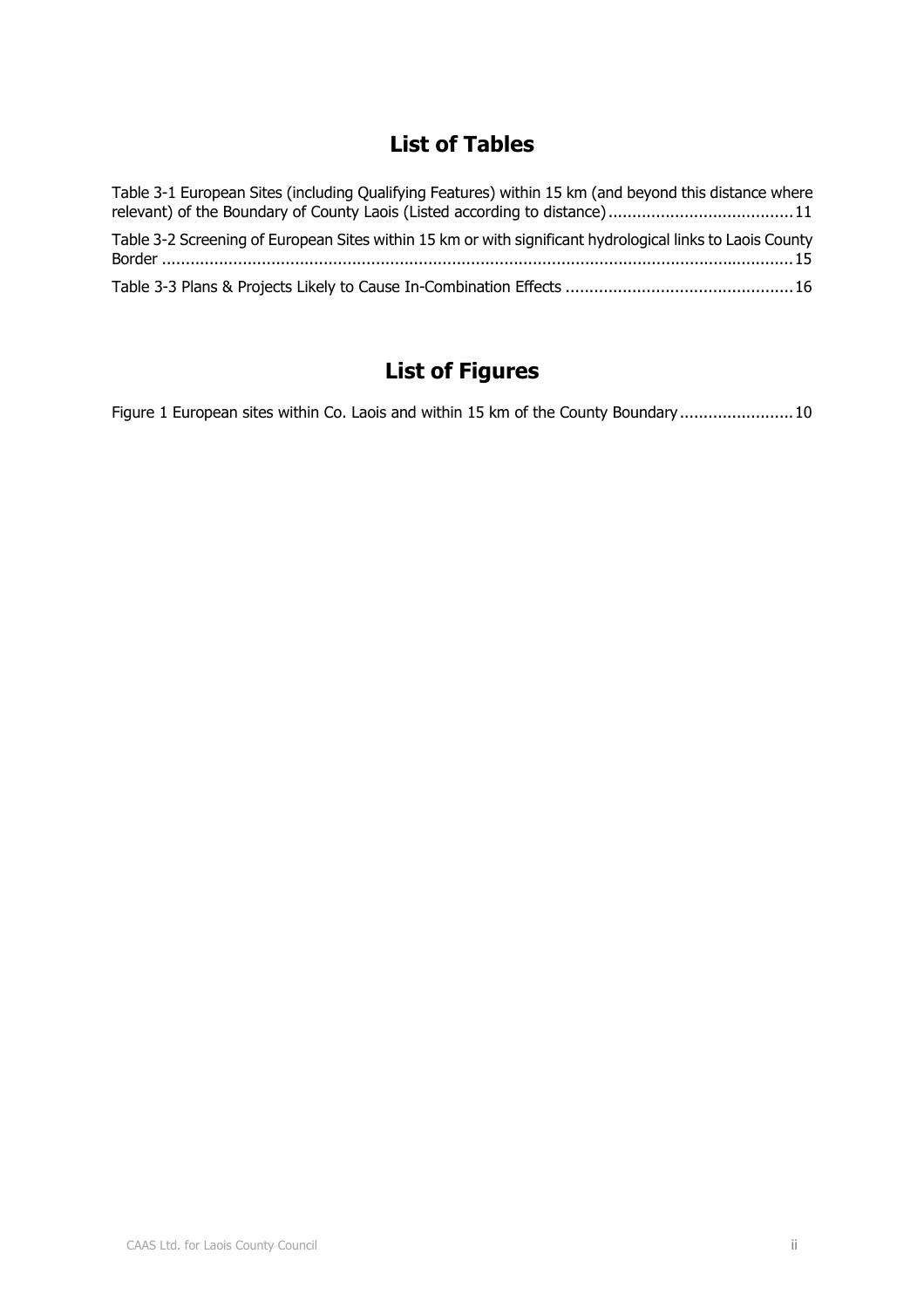# **1 Introduction**

### **1.1 Background**

CAAS has been appointed by Laois County Council to prepare this Screening Report in support of the Appropriate Assessment (AA) of the Material Alterations to the Draft Laois County Development Plan 2017- 2023 in accordance with the requirements of Article  $6(3)$  of the EU Habitats Directive<sup>1</sup>.

An Appropriate Assessment is a requirement of Article 6 of the Council Directive 92/43/EEC of 21 May 1992 on the Conservation of Natural Habitats and of Wild Fauna and Flora (as amended) (hereafter referred to as the "Habitats Directive"). The overall aim of the Habitats Directive is to maintain or restore the "Favourable Conservation Status" of habitats and species of European Community Interest. These habitats and species are listed in the Habitats and Birds Directives (Council Directive 2009/147/EC on the conservation of wild birds) with Special Areas of Conservation and Special Protection Areas designated to afford protection to the most vulnerable of them. These two designations are collectively known as European Sites.

European and national legislation places a collective obligation on Ireland and its citizens to maintain habitats and species in the European Sites at favourable conservation condition. The Government and its agencies are responsible for the implementation and enforcement of regulations (in particular Part XAB of the Planning and Development (Amendment) Act 2010 and the European Communities (Birds and Natural Habitats) Regulations, 2011 (S.I. 477) (often referred to as the Habitats Regulations) to ensure the ecological integrity of these sites. Appropriate Assessment (AA) is an assessment of whether a plan or project, alone and in combination with other plans or projects, which is not directly related to the management if a European Site could have significant effects on a European Site in view of the site's conservation objectives.

Similarly, a Strategic Environmental Assessment (SEA) Screening has been undertaken in tandem to assess the impacts of the Material Alterations on a number of environmental considerations including biodiversity, population, human health, fauna, flora, soil, water, air, climatic factors, material assets, cultural heritage, landscape and the interrelationship between these considerations, whenever applicable.

### **1.2 Legislative Context**

The Appropriate Assessment process (AA) is an assessment of the potential for adverse or negative effects of a plan or project, in combination with other plans or projects, on the conservation objectives of a European Site. These sites consist of Special Areas of Conservation (SACs) and Special Protection Areas (SPAs) and provide for the protection and long-term survival of Europe's most valuable and threatened species and habitats.

The Council Directive 92/43/EEC on the Conservation of Natural Habitats and of Wild Fauna and Flora, better known as "The Habitats Directive", provides legal protection for habitats and species of European importance. Articles 3 to 9 provide the legislative means to protect habitats and species of Community interest through the establishment and conservation of an EU-wide network of sites known as Natura 2000. In Ireland, these are candidate Special Areas of Conservation (cSACs) designated under the Habitats Directive and Special Protection Areas (SPAs) designated under the Conservation of Wild Birds Directive (79/409/ECC), hereafter referred to as European Sites.

Articles 6(3) and 6(4) of the Habitats Directive set out the decision-making tests for plans and projects likely to affect European Sites. Article 6(3) establishes the requirement for AA:

-

<sup>1</sup> Directive 92/43/EEC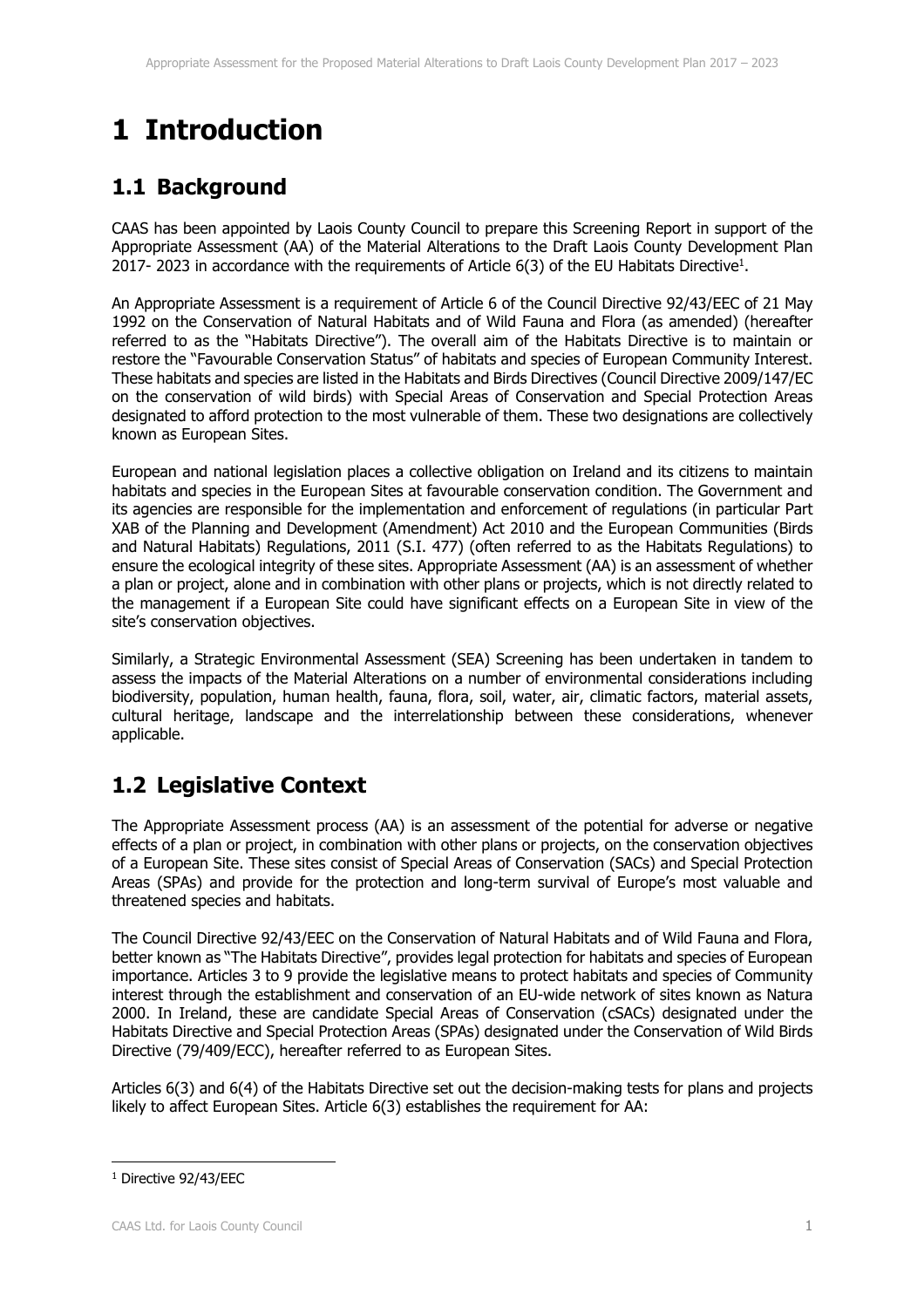"Any plan or project not directly connected with or necessary to the management of the [Natura 2000] site but likely to have a significant effect thereon, either individually or in combination with other plans or projects, shall be subjected to appropriate assessment of its implications for the site in view of the site's conservation objectives. In light of the conclusions of the assessment of the implications for the site and subject to the provisions of paragraph 4, the competent national authorities shall agree to the plan or project only after having ascertained that it will not adversely affect the integrity of the site concerned and, if appropriate, after having obtained the opinion of the general public.

If, in spite of a negative assessment of the implications for the [Natura 2000] site and in the absence of alternative solutions, a plan or project must nevertheless be carried out for imperative reasons of overriding public interest, including those of a social or economic nature, Member States shall take all compensatory measures necessary to ensure that the overall coherence of Natura 2000 is protected. It shall inform the Commission of the compensatory measures adopted.

Where the site concerned hosts a priority natural habitat type and/or a priority species the only considerations which may be raised are those relating to human health or public safety, to beneficial consequences of primary importance for the environment or, further to an opinion from the Commission, to other imperative reasons of overriding public interest."

These requirements are implemented in the Republic of Ireland by the European Communities (Birds and Natural Habitats) Regulations 2011. These regulations consolidate the European Communities (Natural Habitats) Regulations 1997 to 2005 and the European Communities (Birds and Natural Habitats) (Control of Recreational Activities) Regulations 2010, as well as addressing transposition failures identified in judgements of the Court of Justice of the European Union (CJEU).

If, in spite of a negative assessment of the implications for the site and in the absence of alternative solutions, a plan or project may nevertheless be carried out for "Imperative Reasons Of Overriding Public Interest", including those of a social or economic nature, the Member State shall take all compensatory measures necessary to ensure that the overall coherence of European Site is protected. It shall inform the Commission of the compensatory measures adopted. Where the site concerned hosts a priority natural habitat type and/or a priority species, the only considerations which may be raised are those relating to human health or public safety, to beneficial consequences of primary importance for the environment or, further to an opinion from the Commission, to other imperative reasons of overriding public interest.

Appropriate Assessment should be based on best scientific knowledge and planning authorities should ensure that scientific data (ecological and hydrological expertise) is utilised. This report details a Screening Report to inform the AA process which is finalised by the competent authority.

### **1.3 Guidance**

This Screening Report has been prepared in accordance with the following guidance:

- Appropriate Assessment of Plans and Projects in Ireland. Guidance for Planning Authorities. Department of the Environment, Heritage and Local Government, 2010.
- Assessment of plans and projects significantly affecting Natura 2000 sites: Methodological guidance on the provisions of Article 6(3) and (4) of the Habitats Directive 92/43/EEC, European Commission Environment DG, 2002.
- Managing Natura 2000 sites: The Provisions of Article 6 of the Habitats Directive 92/43/EEC: European Commission, 2000.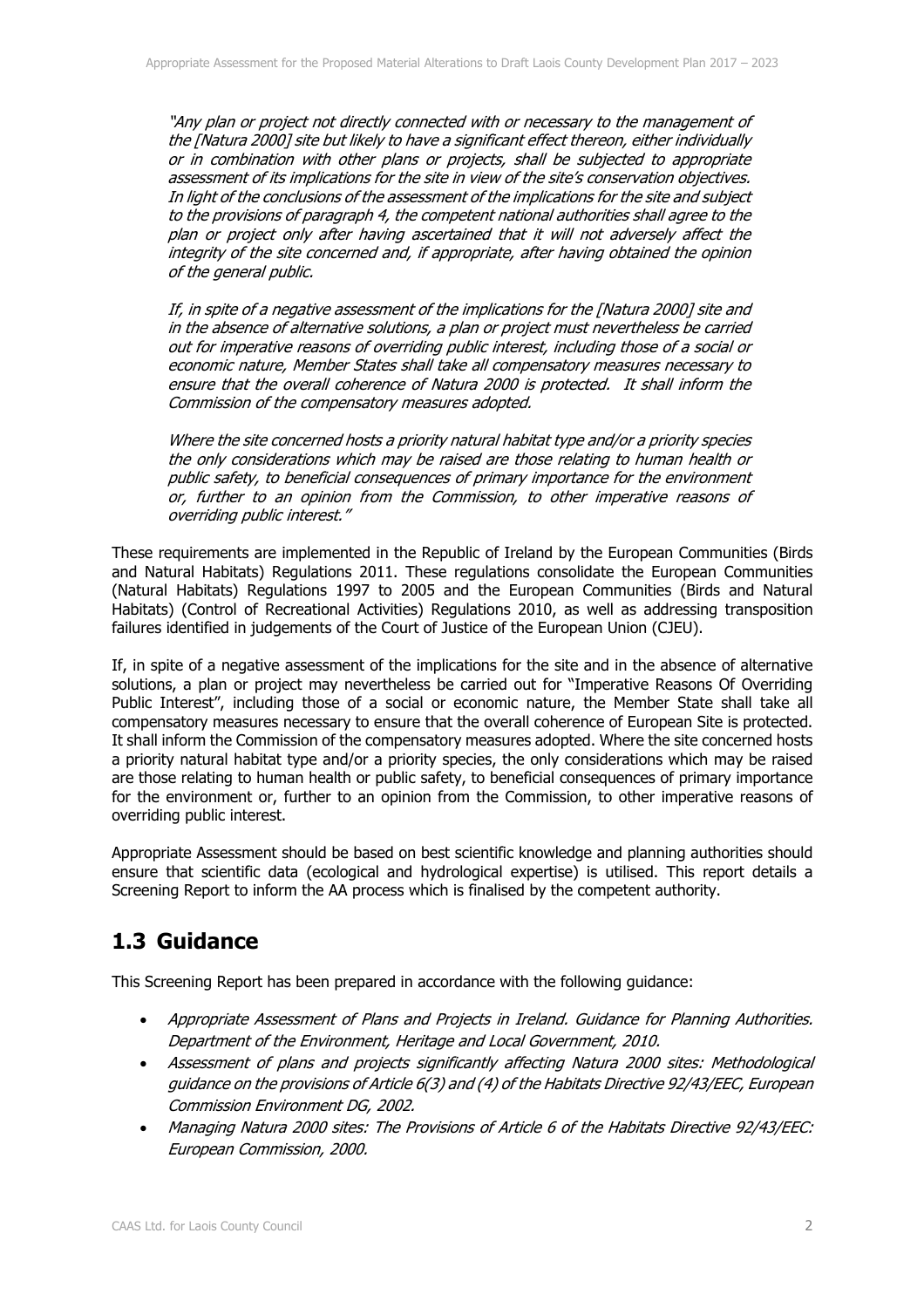- Assessment of Plans and Projects Significantly Affecting Natura 2000 Sites: Methodological guidance on the provisions of Article 6(3) and (4) of the Habitats Directive 92/43/EEC, Office for Official Publications of the European Communities, Luxembourg (EC 2001);
- Guidance document on Article 6(4) of the 'Habitats Directive' 92/43/EEC Clarification of the concepts of: alternative solutions, imperative reasons of overriding public interest, compensatory measures, overall coherence, opinion of the commission. Office for Official Publications of the European Communities, Luxembourg (EC 2007).
- Flora (Protection) Order, 1999 (As amended 2015)

In addition, a detailed online review of published scientific literature and 'grey' literature was conducted. This included a detailed review of the National Parks and Wildlife Services website including mapping and available reports for relevant sites and in particular sensitive qualifying interests/special conservation interests described and their conservation objectives. The EPA Envision Map-viewer (www.epa.ie) and available reports were also reviewed.

Definitions of conservation status, integrity and significance used in this assessment are defined in accordance with 'Managing Natura 2000 sites: The provisions of Article 6 of the 'Habitats' Directive 92/43/EEC' (EC, 2000).

- The conservation status of a natural habitat is defined as the sum of the influences acting on a natural habitat and its typical species that may affect its long-term natural distribution, structure and functions as well as the long-term survival of its typical species;
- The conservation status of a species is defined as the sum of the influences acting on the species concerned that may affect the long-term distribution and abundance of its population;
- The integrity of a European Site is defined as the coherence of the site's ecological structure and function, across its whole area, or the habitats, complex of habitats and/or populations of species for which the site is or will be classified;
- Significant effect should be determined in relation to the specific features and environmental conditions of the protected site concerned by the plan or project, taking particular account of the site's conservation objectives.

### **1.4 Approach**

### **1.4.1 Comparisons to Strategic Environmental Assessment (SEA)**

In addition to this AA Screening Report, the Proposed Material Alterations are accompanied by a Strategic Environmental Assessment (SEA) Screening Report on public display.

SEA is a broader assessment procedure than AA. It relates to the full range of environmental sensitivities (biodiversity, flora and fauna, population and human health, soil, water, air and climatic factors, material assets, cultural heritage and landscape) across the entire County – as opposed to European Site designations within areas that cover a relatively small portion of the County. Furthermore, these European Sites are not where most new development within the County will be directed towards – this will be towards the County's already developed settlements and environs. Consequently, the AA Screening exercise is more focused and Appendix I which includes Proposed Material Alterations, only includes those that are relevant to ecological processes.

### **1.4.2 Source-Pathway-Receptor Process**

There are four main stages in the AA process; the requirements for each depending on likely impacts to European Sites (SAC/ SPA).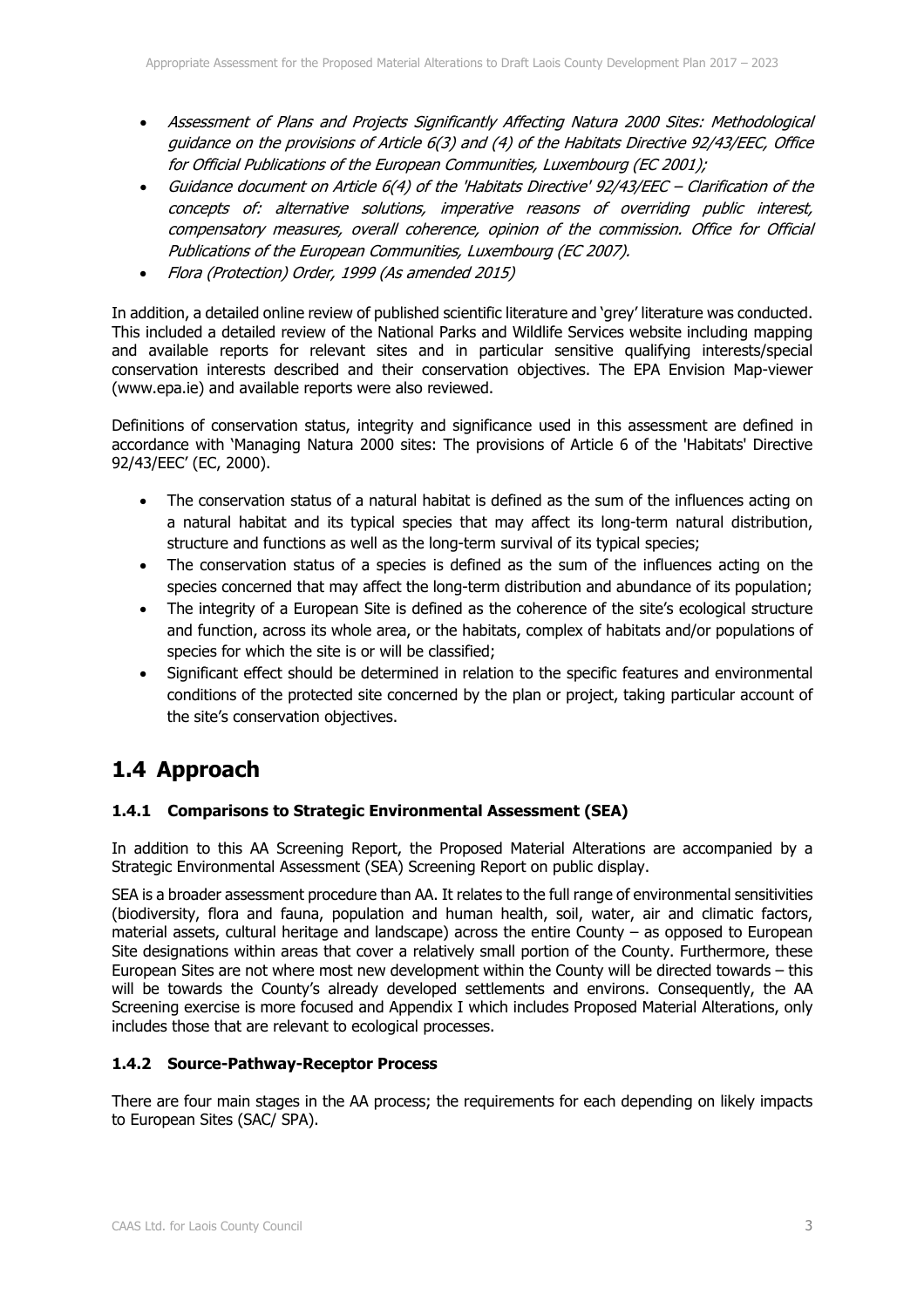#### **Stage One: Screening**

The process which identifies the likely impacts upon a European Site of a project or plan, either alone or in combination with other projects or plans, and considers whether these impacts are likely to be significant.

#### **Stage Two: Appropriate Assessment**

The consideration of the impact on the integrity of the European Site of the project or plan, either alone or in combination with other projects or plans, with respect to the site's structure and function and its conservation objectives. Additionally, where there are adverse impacts, an assessment of the potential mitigation of those impacts. If adequate mitigation is proposed to ensure no significant adverse impacts on European Sites, then the process may end at this stage. However, if the likelihood of significant impacts remains, then the process must proceed to Stage 3.

#### **Stage Three: Assessment of Alternative Solutions**

The process which examines alternative ways of achieving the objectives of the project or plan that avoids adverse impacts on the integrity of the European Site.

#### **Stage Four: Assessment where no alternative solutions exist and where adverse impacts remain**

An assessment of compensatory measures where, in the light of an assessment of imperative reasons of overriding public interest (IROPI), it is deemed that the project or plan should proceed.

The Habitats Directive promotes a hierarchy of avoidance, mitigation and compensatory measures. First, the plan should aim to avoid any impacts on European Sites by identifying possible impacts early in the plan-making process and writing the plan in order to avoid such impacts. Second, mitigation measures should be applied, if necessary, during the AA process to the point where no adverse impacts on the site(s) remain. If the plan is still likely to result in impacts on European Sites, and no further practicable mitigation is possible, then it must be rejected. If no alternative solutions are identified and the plan is required for imperative reasons of overriding public interest (IROPI test) under Article 6(4) of the Habitats Directive, then compensation measures are required for any remaining adverse effect.

### **1.4.3 Source-Pathway-Receptor Process**

Ecological impact assessment of potential effects on European Sites is conducted following a standard source-pathway-receptor process, where, in order for an effect to be established all three elements of this mechanism must be in place. The absence or removal of one of the elements of the mechanism is sufficient to conclude that a potential effect is not of any relevance or significance.

- Source(s) e.g. pollutant run-off from proposed works.
- Pathway(s) e.g. groundwater connecting to nearby qualifying wetland habitats.
- Receptor(s) qualifying aquatic habitats and species of European Sites.

In the interest of this report, receptors are the ecological features which are known to be utilised by the qualifying interests or special conservation interests of a European Site. A source is any identifiable element of the Proposed Material Alterations provision which is known to have interactions with ecological processes. The pathways are any connections or links between the source and the receptor. This report determines if direct, indirect and cumulative adverse effects (however minor) will arise from the implementation of the Proposed Material Alterations.

### **1.4.4 Zone of Influence**

Following the source-pathway-receptor process a Zone of Influence (ZOI) will be determined based on the characteristics of the development (detailed in section 3.2) and the foreseen distribution of likely effects through any pathways identified. Once the ZOI is established, all European Sites within it will be assessed with specific reference to the sensitive receptors of each site and pathways for effect that relate to the ecological integrity of the site.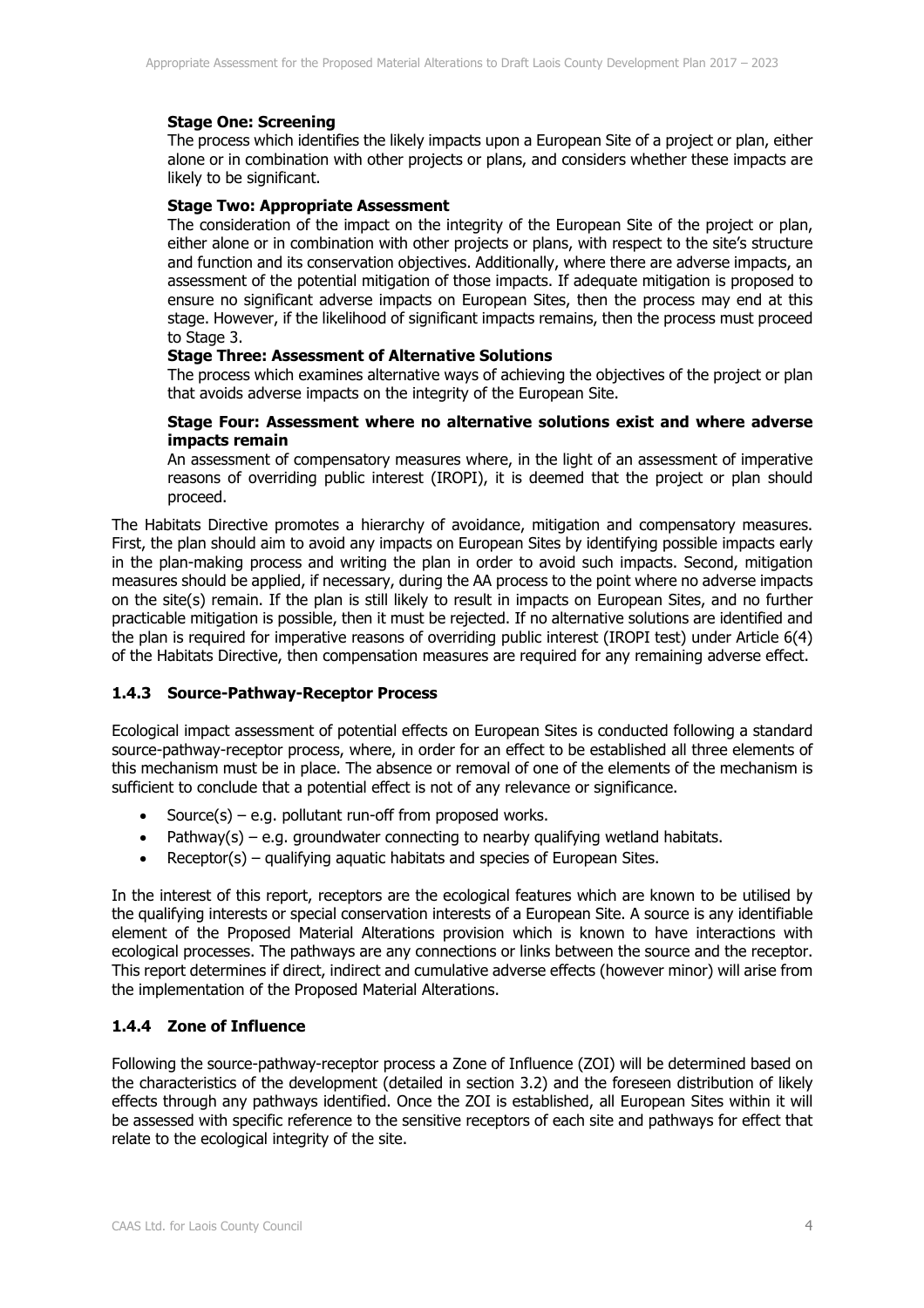### **1.5 Relationship between the Appropriate Assessment process and the Proposed Material Alterations to the Draft Plan**

Appropriate Assessment (AA) needs to be fully integrated with the various stages of the development plan process in order to ensure that the ecological implications of the plan do not affect any areas designated as European Sites. The AA process has been managed by the Forward Planning team, interaction has occurred from the early stages of writing of the draft plan to impress the importance of protection of European Sites and that the plan should be formulated to avoid adverse impacts on these sites. In addition, the Strategic Environmental Assessment process has been taken into account in the Appropriate Assessment process. The screening of objectives and the assessment of objectives in the context of mitigation measures and potential effects of the designated sites, has been an iterative process throughout each stage of the plan‐making process.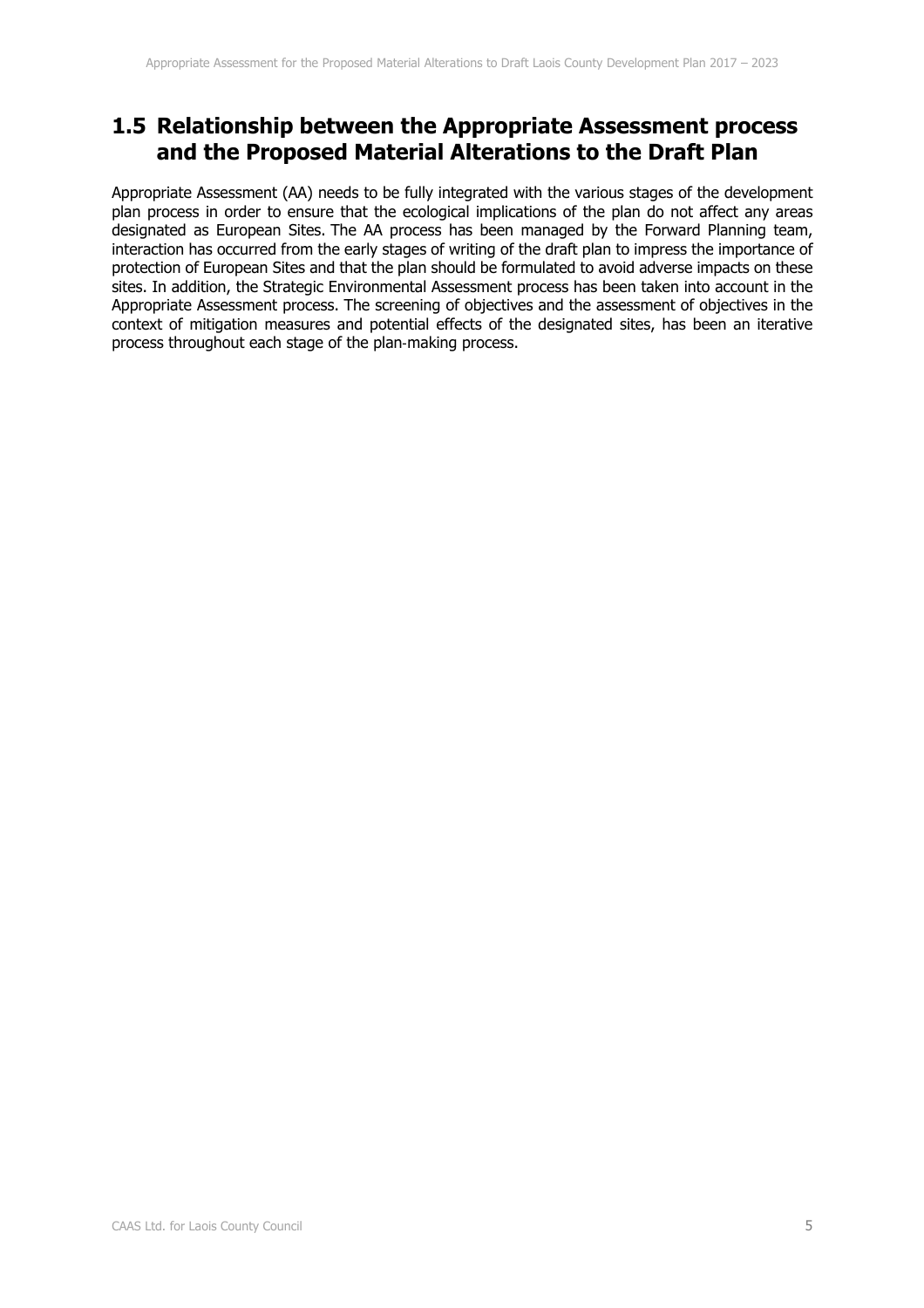## **2 Description of the Material Alterations to the Draft Laois CDP and Receiving Environment**

### **2.1 Description of the Draft Laois County Development Plan**

The purpose of the Draft County Development Plan is to enhance the quality of life for the current and future population of Laois and manage the County in the interests of the common good. This will be achieved by providing for good quality housing, economic opportunities, physical and social infrastructure while protecting our natural and cultural heritage and the environmental quality of Laois. The Draft County Development Plan sets out the strategy and hierarchy for settlement in the County. All the settlements identified are established population centres of various sizes. There are no new settlements designated. Each settlement has been designated with appropriate land use zonings with the exception of the four settlements (Portlaoise, Portarlington, Mountmellick and Graiguecullen), which will be subject to Local Area Plans (LAPs) to be prepared and adopted after the current County Development Plan process.

### **2.1.1 Previous Assessments**

A detailed Natura Impact Report in support of the AA of Draft Laois CDP 2017-2023 was compiled along with a detailed Strategic Environmental Assessment and Strategic Flood Risk Assessment. These assessment processes were conducted through an iterative process to ensure their findings were incorporated into the policies and objective of the Draft CDP itself. This process resulted in a robust set of mitigation and monitoring measures to ensure there were no likely significant adverse effects to any European Site arising from the implementation of the CDP.

### **2.2 Proposed Material Alterations to the Draft Laois County Development Plan 2017 – 2023**

The Proposed Material Alterations to the Draft Laois CDP detail changes to the scope of the Plan as well as the Policies and Objectives within. A detailed account of the amendments to the Draft CDP that are relevant to ecological processes can be found in Appendix I. The majority of the Proposed Material Alterations do not contain elements which influence ecological processes. A number of the Proposed Material Alterations provide additional protection and robust objectives or policies in relation to biodiversity.

### **2.3 Relationship with other Relevant Plans and Programmes**

### **2.3.1 The National Spatial Strategy**

The National Spatial Strategy sets out the strategic planning framework for the future development of Ireland. Enhancing the level of critical mass in the Midlands region (Counties Laois, Offaly, Westmeath and Longford), by combining the complementary strengths of Athlone, Mullingar and Tullamore as a gateway at the heart of the region, is essential to boosting the region's overall economic strength. It will also be important to build on the central location of the Midlands and the key towns at the intersection of national road and rail routes, the attractiveness of the village structure in the Midlands and the natural and other resources of more rural areas. The gateway in the region will help to position other areas to benefit from the strength of that gateway, but those other areas will need to put plans in place to ensure that this happens.

### **2.3.2 Regional Planning Guidelines for the Midland Region 2010-2022**

The RPGs ensure the coordination of national policy at regional level and informing policy formulation at county and local levels. This is achieved through integrating spatial policy, investment decisions, and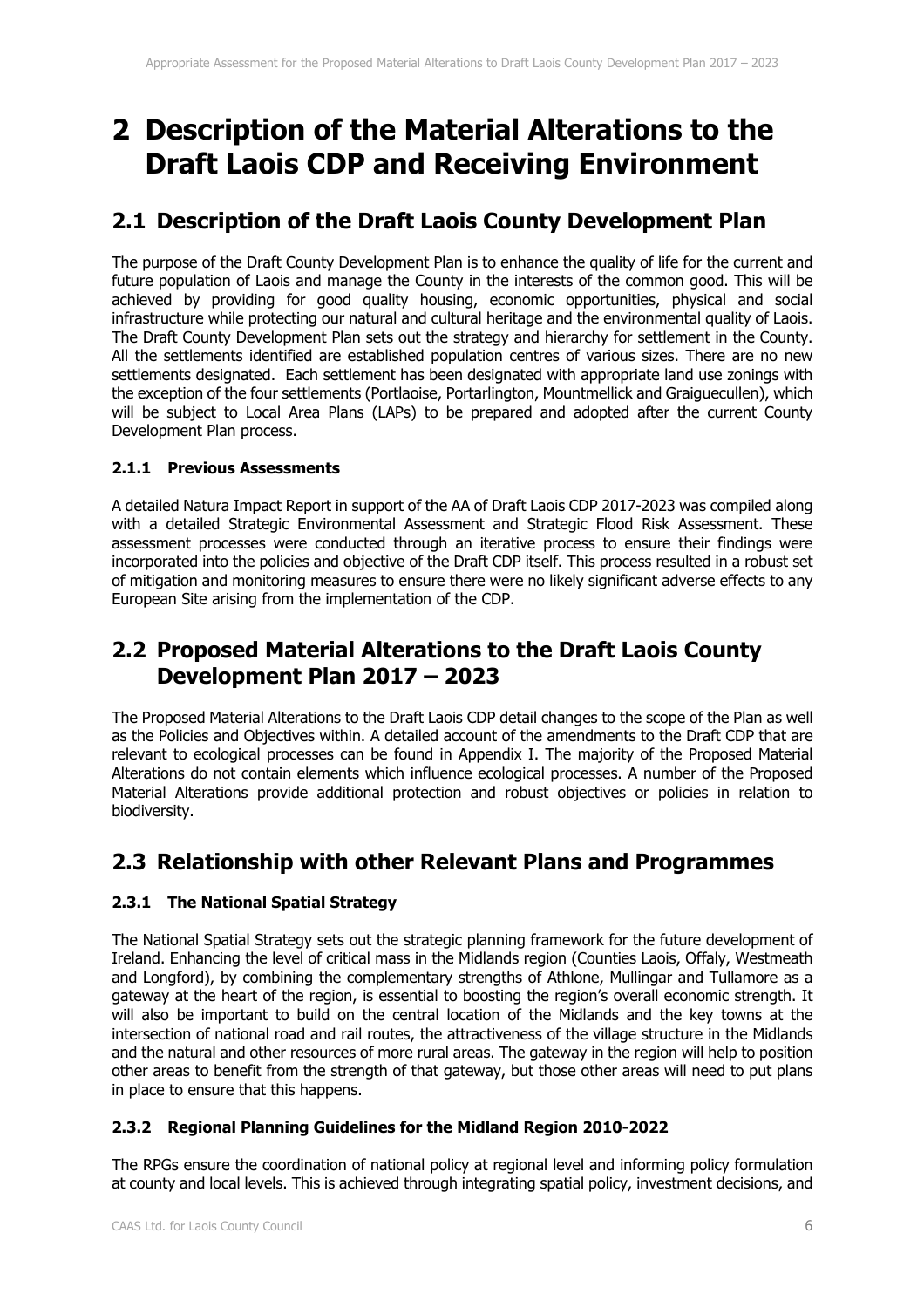environmental priorities at a national level and translating these to the region, taking account of demographic change and economic trends. A strategic focus is maintained that can then be distilled to provide direction at county and local level.

### **2.3.3 Laois County Development Plan 2011-2017**

The Laois County Development Plan (CDP) 2011-2017 sets out the overall strategy for the proper planning and sustainable development of County Laois for the Plan period and beyond. The CDP sets out a strategic spatial framework for the proper planning and sustainable development of County Laois for the period between 2011 and 2017. While the CDP is in place for a six-year period, it is framed having regard to the long-term development objectives of the County beyond 2017. The CDP in the main focuses on 'big picture' planning issues. The Plan is not a 'spending plan', however it sets a framework within which developments could be undertaken, in the event that the public or private sector have the finance to develop.

#### **2.3.4 Environmental Protection Objectives**

The Draft Laois CDP 2017-2023 is subject to a number of high level environmental protection policies and objectives with which it must comply and the Proposed Material Alterations will form part of the Plan. Examples of Environmental Protection Objectives include the aims of the EU Habitats Directive which is to contribute towards ensuring biodiversity through the conservation of natural habitats and of wild fauna and flora in the European territory of Member States and the purpose of the Water Framework Directive which is to establish a framework for the protection of inland surface waters, transitional waters, coastal waters and groundwater which, among other things, prevents deterioration in the status of all water bodies and protects, enhances and restores all waters with the aim of achieving good status.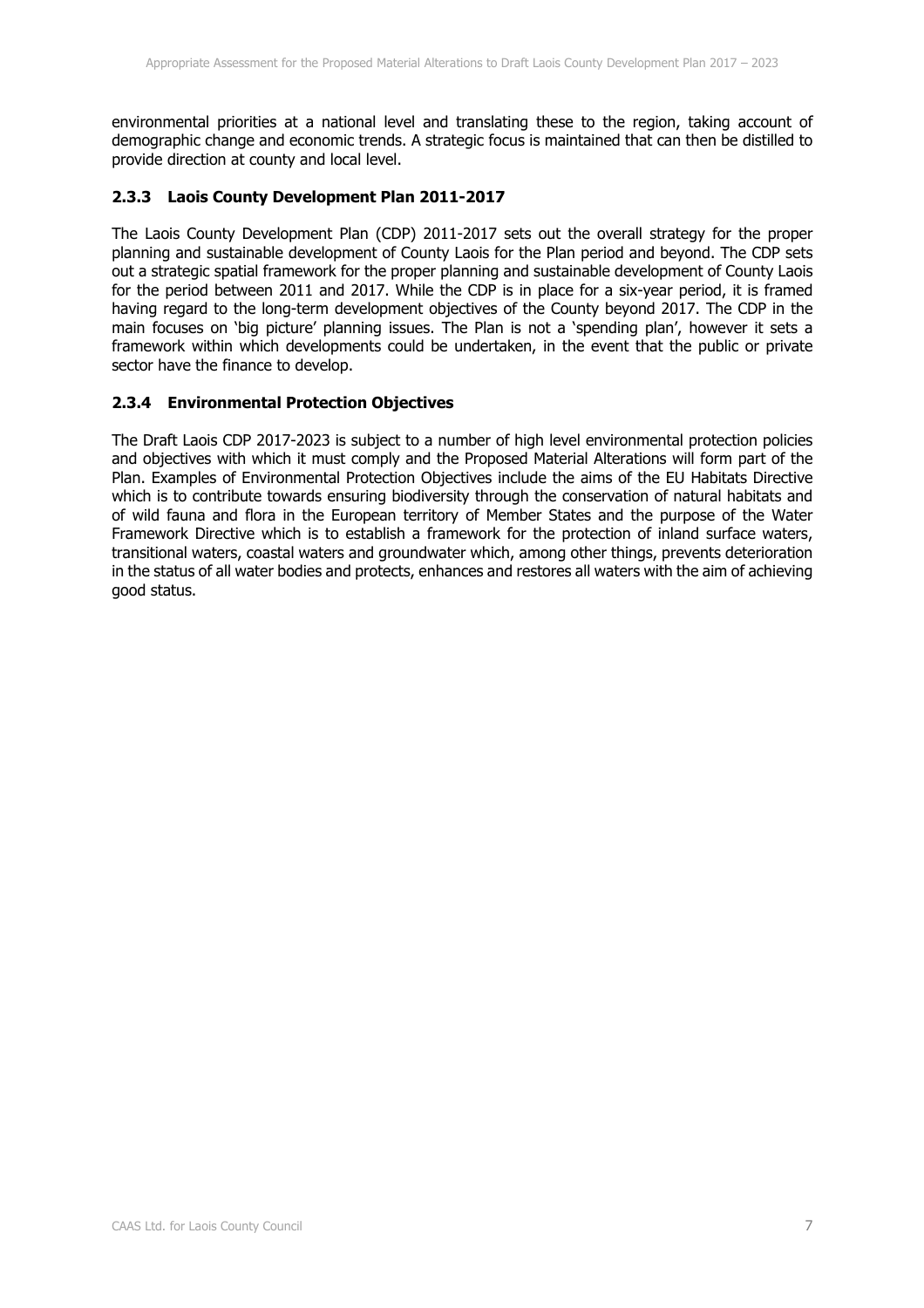## **3 Screening for Appropriate Assessment**

### **3.1 Introduction to Screening**

#### **3.1.1 Background to Screening**

This stage of the process identifies any likely significant affects to European Sites from a project or plan, either alone or in combination with other projects or plans. The screening phase was progressed in the following stages. A series of questions are asked during the Screening Stage of the AA process in order to determine:

- Whether a plan or project can be excluded from AA requirements because it is directly connected with or necessary to the management of a European Site.
- Whether the project will have a potentially significant effect on a European Site, either alone or in combination with other projects or plans, in view of the site's conservation objectives or if residual uncertainty exists regarding potential impacts.

An important element of the AA process is the identification of the 'conservation objectives', 'Qualifying Interests' and/ or 'Special Conservation Interests' of European Sites requiring assessment. Qualifying Interests (QI's) are the habitat features and species listed in Annex I & II of the EU Habitats Directive (92/43/EEC) for which each European Site has been designated and afforded protection. The 'Special Conservation Interests' (SCI's) are wetland habitats and bird species listed within Annex I & II of the Birds Directive. It is also vital that the threats to the ecological / environmental conditions that are required to support QI's and SCI's are considered as part of the assessment.

Site specific conservation objectives<sup>2</sup> have been designed to define favourable conservation status for a particular habitat or species at that site. According to the European Commission interpretation document 'Managing Natura 2000 sites: The provisions of Article 6 of the 'Habitats' Directive 92/43/EEC', paragraph 4.6(3) states:

"The integrity of a site involves its ecological functions. The decision as to whether it is adversely affected should focus on and be limited to the site's conservation objectives."

Favourable conservation status of a habitat is achieved when:

- its natural range, and area it covers within that range, are stable or increasing,
- the specific structure and functions which are necessary for its long-term maintenance exist and are likely to continue to exist for the foreseeable future, and
- the conservation status of its typical species is favourable.

The favourable conservation status of a species is achieved when:

- population dynamics data on the species concerned indicate that it is maintaining itself on a long-term basis as a viable component of its natural habitats,
- the natural range of the species is neither being reduced nor is likely to be reduced for the foreseeable future, and
- there is, and will probably continue to be, a sufficiently large habitat to maintain its populations on a long-term basis.

The screening stage of the Appropriate Assessment takes account of the elements detailed above with regard to the details and characteristics of the project or plan to determine if potential for effects to the integrity of the European Site are likely. The characteristics of the Material Alterations to the Draft

-

<sup>&</sup>lt;sup>2</sup> NPWS Website containing the Conservation Objectives and Site Synopses for each site; last accessed 31 March 2017 https://www.npws.ie/protected-sites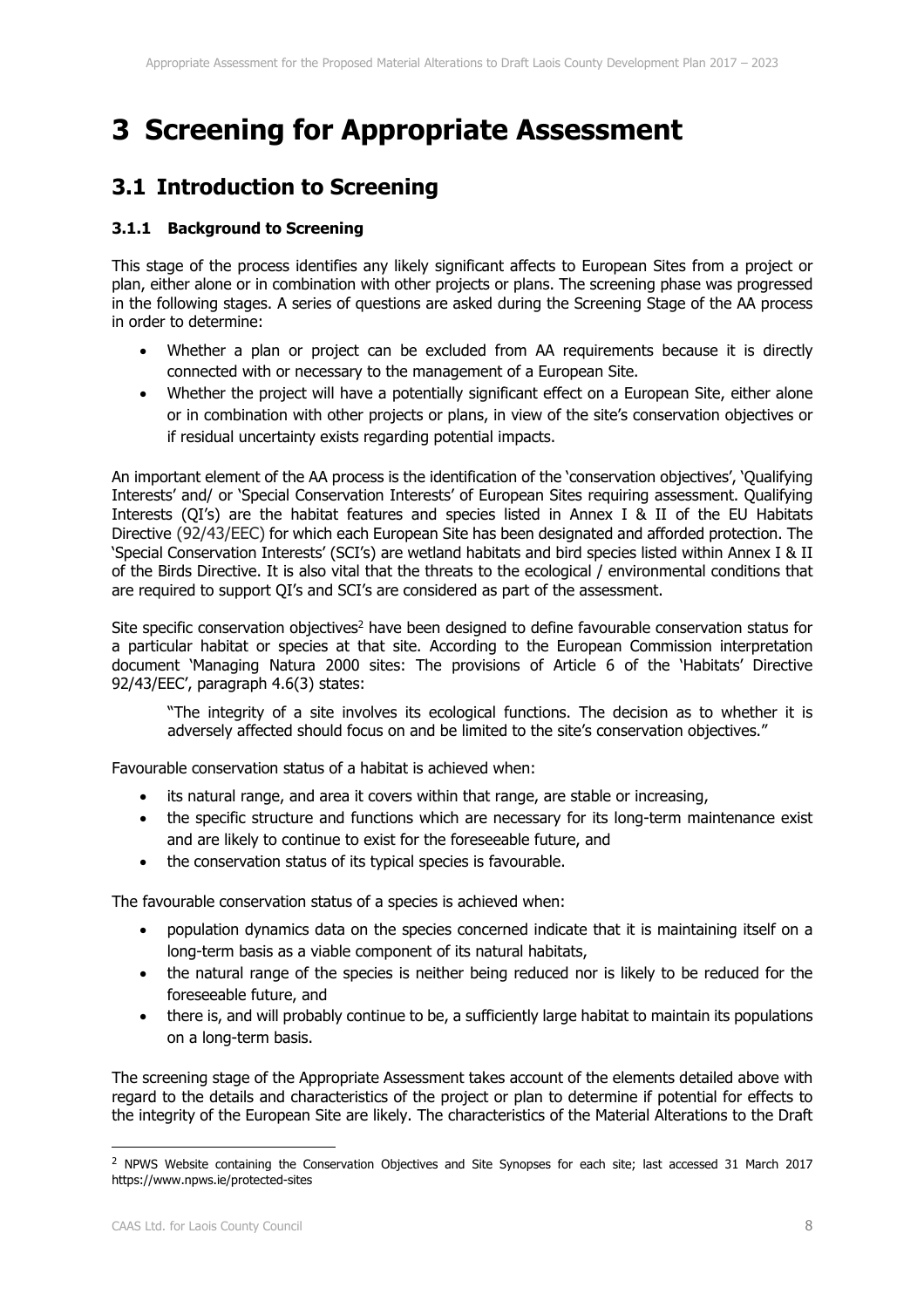CDP were constructed through an iterative process, as a result the European Sites which are screened below may differ from those of high level plans, due to refinements in the methods/project details available.

#### **3.1.2 Desktop Studies**

The ecological desktop study was completed by Andrew Torsney (Senior Ecologist; MRes, BSc) for this Appropriate Assessment of the Proposed Material Alterations and comprised the following elements:

- Identification of European Sites within 15km with identification of potential pathway links for specific sites (if relevant) greater than 15km from the Plan area;
- Review of the NPWS site synopsis and conservation objectives for European Sites with identification of potential pathways which connect sources and receptors; and
- A series of ecological desk studies were undertaken in March 2017. This included but is not limited to the collation of information on protected species including Bats, Otters, Bird species (including Annex I species), Annex II habitat types, protected and Red Data Book Flora species, invertebrates and amphibians. The results of these studies are included as part of the Appropriate Assessment where they were deemed relevant to the European Sites and their QI's/SCI's.

### **3.2 Identification of Relevant European Sites**

This section of the screening process describes the European Sites which exist within the Zone of Influence of the Proposed Material Alterations. The DoEHLG (2010) Guidance on Appropriate Assessment recommends a 15km buffer zone be considered around the site, in this case Laois County. It is not foreseen that in the absence of significant hydrological links the characteristics of this plan (detailed above) will impose impacts beyond this Zone of Influence.

Those European Sites that occur within 15km of the Proposed Material Alterations area or that were identified to have hydrological linkages to the Proposed Material Alterations Area are listed in Table 3-1 and illustrated in Figure 1 below.

In order to determine the potential for effects from the implementation of the Proposed Material Alterations, information on the qualifying features, known vulnerabilities and threats to site integrity pertaining to any potentially affected European Sites was reviewed. Background information on threats to individual sites and vulnerability of habitats and species that was used during this assessment included the following:

- Ireland's Article 17 Report to the European Commission "Status of EU Protected Habitats and Species in Ireland" (NPWS, 2013).
- Site Synopses.
- NATURA 2000 Standard Data Forms.

Since the conservation objectives for the European Sites focus on maintaining the favourable conservation condition of the QI's/SCI's of each site, the screening process concentrated on assessing the potential implications of the Proposed Material Alterations to the Draft CDP against the QI's/SCI's of each site. The attributes and targets associated with the conservation objectives for each site were considered in the assessment. In general terms, these related to habitat extent or population trends of designated features and the maintenance or improvement of habitat quality or population trends.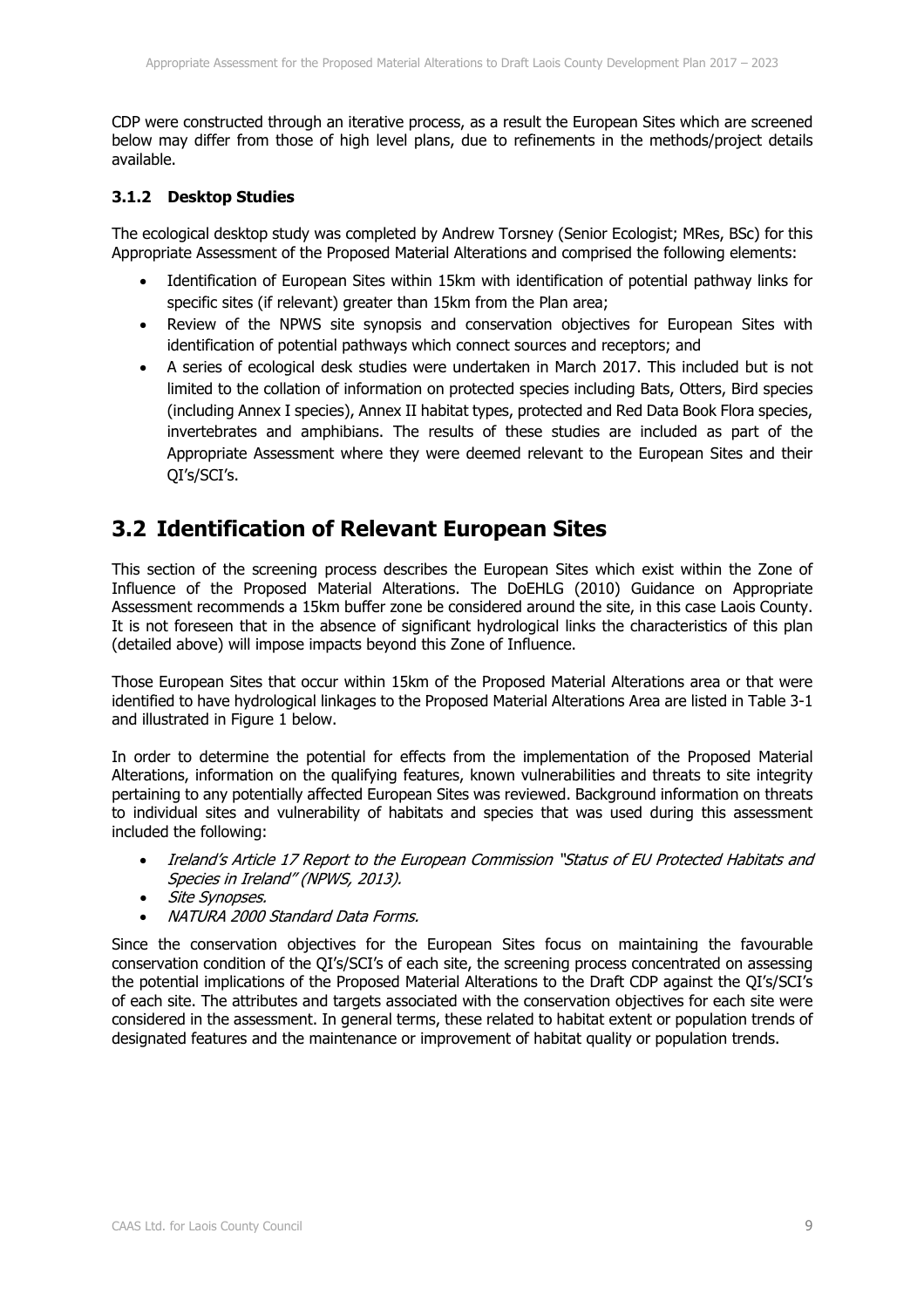

Figure 1 European sites within Co. Laois and within 15 km of the County Boundary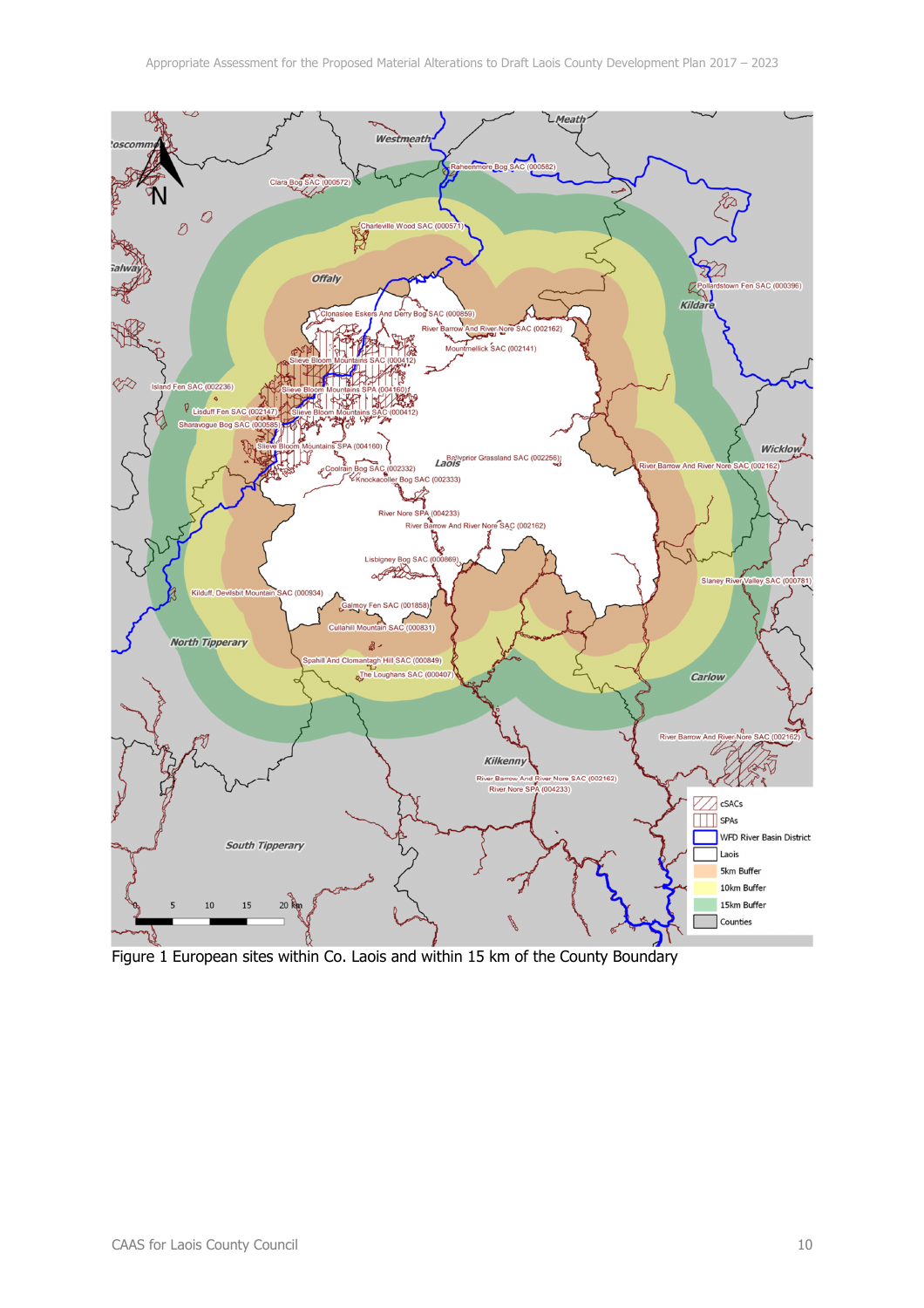Table 3-1 European Sites (including Qualifying Features) within 15 km (and beyond this distance where relevant) of the Boundary of County Laois (Listed according to distance)

| <b>Site</b><br><b>Code</b> | <b>Site Name</b>           | <b>Distance</b><br>(km) | <b>Qualifying features (Qualifying Interests or Special</b><br><b>Conservation Interests)<sup>3</sup></b> |
|----------------------------|----------------------------|-------------------------|-----------------------------------------------------------------------------------------------------------|
| 000412                     | Slieve Bloom               | Within                  | Northern Atlantic wet heaths with Erica tetralix [4010]                                                   |
|                            | <b>Mountains SAC</b>       | Laois                   | Blanket bogs (* if active bog) [7130]                                                                     |
|                            |                            | County                  | Alluvial forests with Alnus glutinosa and Fraxinus excelsior (Alno-                                       |
|                            |                            |                         | Padion, Alnion incanae, Salicion albae) [91E0]                                                            |
| 000859                     | Clonaslee                  | Within                  | Alkaline fens [7230]                                                                                      |
|                            | <b>Eskers And</b>          | Laois                   | Vertigo geyeri (Geyer's Whorl Snail) [1013]                                                               |
|                            | Derry Bog SAC              | County                  |                                                                                                           |
| 000869                     | Lisbigney Bog              | Within                  | Calcareous fens with Cladium mariscus and species of the Caricion                                         |
|                            | <b>SAC</b>                 | Laois                   | davallianae [7210]                                                                                        |
|                            |                            | County                  | Vertigo moulinsiana (Desmoulin's Whorl Snail) [1016]                                                      |
| 002141                     | Mountmellick               | Within                  | Vertigo moulinsiana (Desmoulin's Whorl Snail) [1016]                                                      |
|                            | <b>SAC</b>                 | Laois                   |                                                                                                           |
|                            |                            | County                  |                                                                                                           |
| 002162                     | <b>River Barrow</b>        | Within                  | Estuaries [1130]                                                                                          |
|                            | And River Nore             | Laois                   | Mudflats and sandflats not covered by seawater at low tide [1140]                                         |
|                            | <b>SAC</b>                 | County                  | Salicornia and other annuals colonising mud and sand [1310]                                               |
|                            |                            |                         | Atlantic salt meadows (Glauco-Puccinellietalia maritimae) [1330]                                          |
|                            |                            |                         | Mediterranean salt meadows (Juncetalia maritimi) [1410]                                                   |
|                            |                            |                         | Water courses of plain to montane levels with the Ranunculion                                             |
|                            |                            |                         | fluitantis and Callitricho-Batrachion vegetation [3260]                                                   |
|                            |                            |                         | European dry heaths [4030]                                                                                |
|                            |                            |                         | Hydrophilous tall herb fringe communities of plains and of the                                            |
|                            |                            |                         | montane to alpine levels [6430]                                                                           |
|                            |                            |                         | Petrifying springs with tufa formation (Cratoneurion) [7220]                                              |
|                            |                            |                         | Old sessile oak woods with Ilex and Blechnum in the British Isles                                         |
|                            |                            |                         | $[91A0]$                                                                                                  |
|                            |                            |                         | Alluvial forests with Alnus glutinosa and Fraxinus excelsior (Alno-                                       |
|                            |                            |                         | Padion, Alnion incanae, Salicion albae) [91E0]                                                            |
|                            |                            |                         | Vertigo moulinsiana (Desmoulin's Whorl Snail) [1016]                                                      |
|                            |                            |                         | Margaritifera margaritifera (Freshwater Pearl Mussel) [1029]                                              |
|                            |                            |                         | Austropotamobius pallipes (White-clawed Crayfish) [1092]                                                  |
|                            |                            |                         | Petromyzon marinus (Sea Lamprey) [1095]                                                                   |
|                            |                            |                         | Lampetra planeri (Brook Lamprey) [1096]                                                                   |
|                            |                            |                         | Lampetra fluviatilis (River Lamprey) [1099]                                                               |
|                            |                            |                         | Alosa fallax fallax (Twaite Shad) [1103]                                                                  |
|                            |                            |                         | Salmo salar (Salmon) [1106]                                                                               |
|                            |                            |                         | Lutra lutra (Otter) [1355]                                                                                |
|                            |                            |                         | Trichomanes speciosum (Killarney Fern) [1421]                                                             |
|                            |                            |                         | Margaritifera durrovensis (Nore Pearl Mussel) [1990]                                                      |
| 002256                     | Ballyprior                 | Within                  | Semi-natural dry grasslands and scrubland facies on calcareous                                            |
|                            | Grassland SAC              | Laois                   | substrates (Festuco-Brometalia) (* important orchid sites) [6210]                                         |
|                            |                            | County                  |                                                                                                           |
| 002332                     | Coolrain Bog<br><b>SAC</b> | Within                  | Active raised bogs [7110]<br>Degraded raised bogs still capable of natural regeneration [7120]            |
|                            |                            | Laois                   |                                                                                                           |
| 002333                     | Knockacoller               | County<br>Within        | Depressions on peat substrates of the Rhynchosporion [7150]<br>Active raised bogs [7110]                  |
|                            | Bog SAC                    | Laois                   | Degraded raised bogs still capable of natural regeneration [7120]                                         |
|                            |                            |                         | Depressions on peat substrates of the Rhynchosporion [7150]                                               |
|                            | Slieve Bloom               | County                  |                                                                                                           |
| 004160                     | Mountains SPA              | Within<br>Laois         | Hen Harrier (Circus cyaneus) [A082]                                                                       |
|                            |                            | County                  |                                                                                                           |
| 004233                     | River Nore SPA             | Within                  | Kingfisher (Alcedo atthis) [A229]                                                                         |
|                            |                            | Laois                   |                                                                                                           |
|                            |                            | County                  |                                                                                                           |
| 000831                     | Cullahill                  | 0 (directly             | Semi-natural dry grasslands and scrubland facies on calcareous                                            |
|                            | Mountain SAC               | adjacent)               | substrates (Festuco-Brometalia) (* important orchid sites) [6210]                                         |
|                            |                            |                         |                                                                                                           |
| 001858                     | Galmoy Fen<br><b>SAC</b>   | 0.28                    | Alkaline fens [7230]                                                                                      |

<sup>-</sup><sup>3</sup> NPWS Website containing the Conservation Objectives and Site Synopses for each site; last accessed 31 March 2017 https://www.npws.ie/protected-sites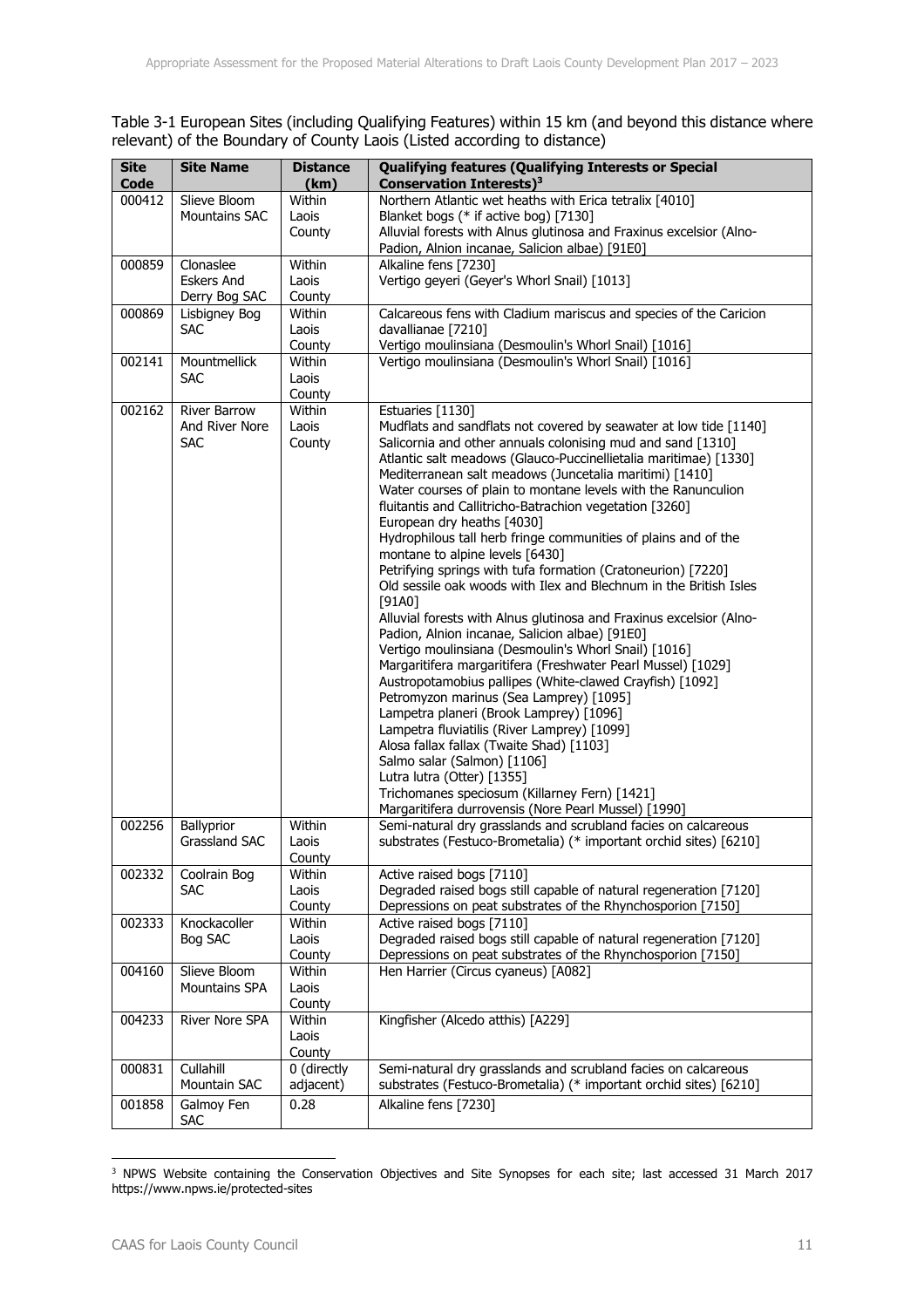| <b>Site</b><br>Code | <b>Site Name</b>                             | <b>Distance</b><br>(km) | <b>Qualifying features (Qualifying Interests or Special</b><br>Conservation Interests) <sup>3</sup>                                 |
|---------------------|----------------------------------------------|-------------------------|-------------------------------------------------------------------------------------------------------------------------------------|
| 000849              | Spahill And<br>Clomantagh Hill<br><b>SAC</b> | 2.54                    | Semi-natural dry grasslands and scrubland facies on calcareous<br>substrates (Festuco-Brometalia) (* important orchid sites) [6210] |
| 000571              | Charleville<br>Wood SAC                      | 5.58                    | Old sessile oak woods with Ilex and Blechnum in the British Isles<br>$[91A0]$                                                       |
| 000407              | The Loughans                                 | 7.53                    | Vertigo moulinsiana (Desmoulin's Whorl Snail) [1016]<br>Calcareous fens with Cladium mariscus and species of the Caricion           |
|                     | <b>SAC</b>                                   |                         | davallianae [7210]                                                                                                                  |
|                     |                                              |                         | Vertigo moulinsiana (Desmoulin's Whorl Snail) [1016]                                                                                |
| 002236              | Island Fen SAC                               | 8.84                    | Juniperus communis formations on heaths or calcareous grasslands<br>$[5130]$                                                        |
|                     |                                              |                         | Alkaline fens [7230]                                                                                                                |
| 000781              | Slaney River                                 | 10.72                   | Estuaries [1130]                                                                                                                    |
|                     | Valley SAC                                   |                         | Mudflats and sandflats not covered by seawater at low tide [1140]                                                                   |
|                     |                                              |                         | Water courses of plain to montane levels with the Ranunculion fluitantis<br>and Callitricho-Batrachion vegetation [3260]            |
|                     |                                              |                         | Old sessile oak woods with Ilex and Blechnum in the British Isles<br>[91A0]                                                         |
|                     |                                              |                         | Alluvial forests with Alnus glutinosa and Fraxinus excelsior (Alno-<br>Padion, Alnion incanae, Salicion albae) [91E0]               |
|                     |                                              |                         | Margaritifera margaritifera (Freshwater Pearl Mussel) [1029]                                                                        |
|                     |                                              |                         | Petromyzon marinus (Sea Lamprey) [1095]                                                                                             |
|                     |                                              |                         | Lampetra planeri (Brook Lamprey) [1096]                                                                                             |
|                     |                                              |                         | Lampetra fluviatilis (River Lamprey) [1099]                                                                                         |
|                     |                                              |                         | Alosa fallax fallax (Twaite Shad) [1103]                                                                                            |
|                     |                                              |                         | Salmo salar (Salmon) [1106]                                                                                                         |
|                     |                                              |                         | Lutra lutra (Otter) [1355]                                                                                                          |
|                     |                                              |                         | Phoca vitulina (Common Seal) [1365]                                                                                                 |
| 000934              | Kilduff,                                     | 11.52                   | European dry heaths [4030]                                                                                                          |
|                     | Devilsbit                                    |                         | Species-rich Nardus grasslands, on siliceous substrates in mountain                                                                 |
|                     | Mountain SAC                                 |                         | areas (and submountain areas, in Continental Europe) [6230]                                                                         |
| 002147              | Lisduff Fen SAC                              | 12.05                   | Petrifying springs with tufa formation (Cratoneurion) [7220]                                                                        |
|                     |                                              |                         | Alkaline fens [7230]                                                                                                                |
|                     |                                              | 13.07                   | Vertigo geyeri (Geyer's Whorl Snail) [1013]<br>Active raised bogs [7110]                                                            |
| 000582              | Raheenmore<br>Bog SAC                        |                         | Degraded raised bogs still capable of natural regeneration [7120]                                                                   |
|                     |                                              |                         | Depressions on peat substrates of the Rhynchosporion [7150]                                                                         |
| 000396              | Pollardstown                                 | 13.45                   | Calcareous fens with Cladium mariscus and species of the Caricion                                                                   |
|                     | Fen SAC                                      |                         | davallianae [7210]                                                                                                                  |
|                     |                                              |                         | Petrifying springs with tufa formation (Cratoneurion) [7220]                                                                        |
|                     |                                              |                         | Alkaline fens [7230]                                                                                                                |
|                     |                                              |                         | Vertigo geyeri (Geyer's Whorl Snail) [1013]                                                                                         |
|                     |                                              |                         | Vertigo angustior (Narrow-mouthed Whorl Snail) [1014]                                                                               |
|                     |                                              |                         | Vertigo moulinsiana (Desmoulin's Whorl Snail) [1016]                                                                                |
| 000585              | Sharavogue                                   | 14.15                   | Active raised bogs [7110]                                                                                                           |
|                     | Bog SAC                                      |                         | Degraded raised bogs still capable of natural regeneration [7120]                                                                   |
|                     |                                              |                         | Depressions on peat substrates of the Rhynchosporion [7150                                                                          |
| 000572              | Clara Bog SAC                                | 14.78                   | Semi-natural dry grasslands and scrubland facies on calcareous<br>substrates (Festuco-Brometalia) (* important orchid sites) [6210] |
|                     |                                              |                         | Active raised bogs [7110]                                                                                                           |
|                     |                                              |                         | Degraded raised bogs still capable of natural regeneration [7120]                                                                   |
|                     |                                              |                         | Depressions on peat substrates of the Rhynchosporion [7150]                                                                         |
|                     |                                              |                         | Bog woodland [91D0]                                                                                                                 |
|                     |                                              |                         | Euphydryas aurinia (Marsh Fritillary) [1065]                                                                                        |

\*Indicates priority habitat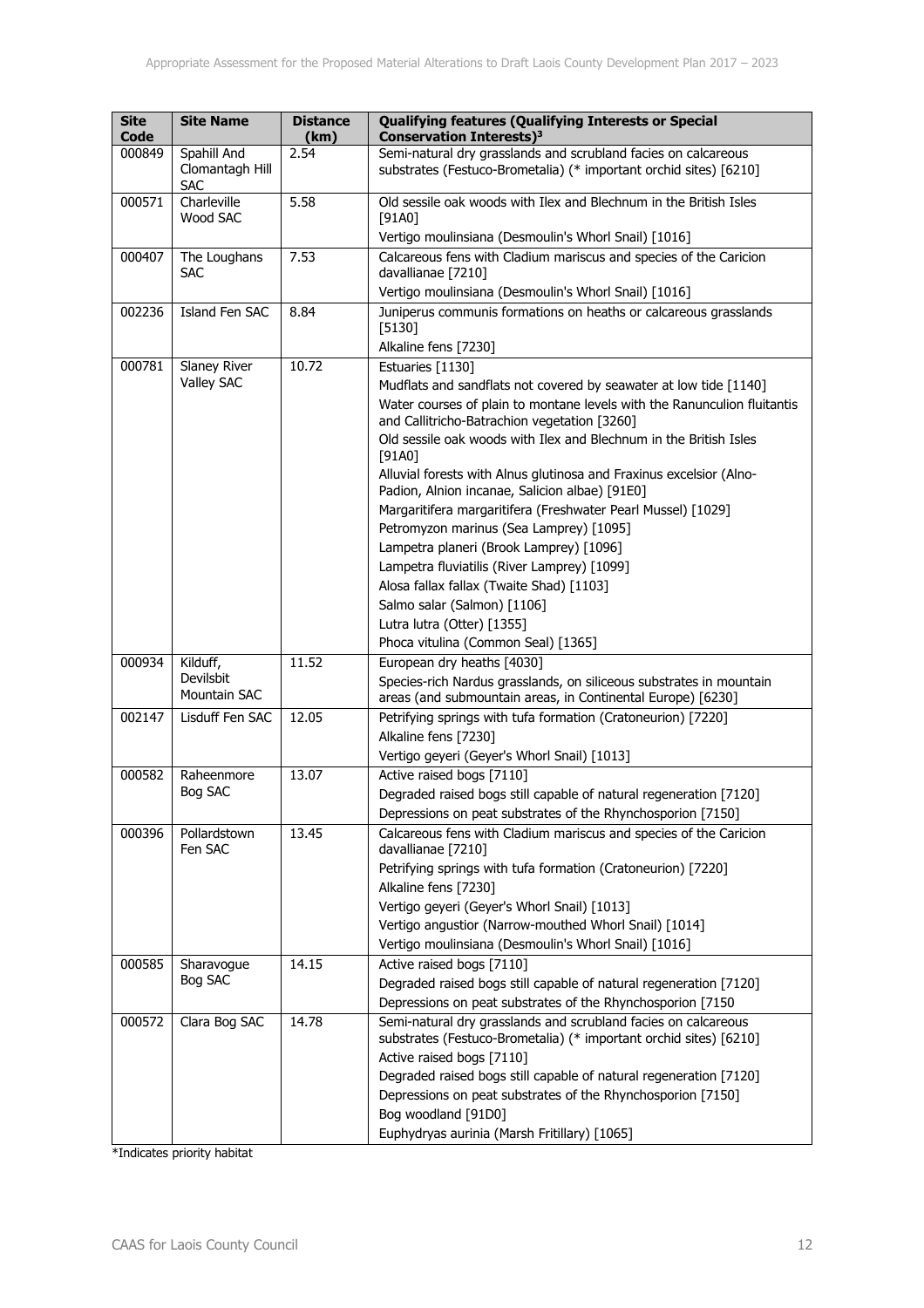### **3.3 Assessment Criteria**

#### **3.3.1 Is the Plan Necessary to the Management of European Sites?**

Under the Habitats Directive, Plans that are directly connected with or necessary to the management of a European Site do not require AA. For this exception to apply, management is required to be interpreted narrowly as nature conservation management in the sense of Article 6(1) of the Habitats Directive. This refers to specific measures to address the ecological requirements of annexed habitats and species (and their habitats) present on a site(s). The relationship should be shown to be direct and not a by-product of the plan, even if this might result in positive or beneficial effects for a site(s).

The primary purpose of the Proposed Material Alterations to the CDP is not the nature conservation management of the sites, but to provide a framework for sustainable Development within Laois County. Therefore, the Proposed Material Alterations are not considered by the Habitats Directive to be directly connected with or necessary to the management of European designated sites.

#### **3.3.2 Elements of the Material Alterations with Potential to Give Rise to Effects**

The Proposed Material Alterations represent changes to the Draft CDP. The Draft CDP has already been subject to a full NIR to assess the policies and objectives within. This assessment focuses on the text changes to ensure none of the Proposed Material Alterations will affect the ecological integrity of any European Site that were not considered by the existing NIR.

The Material Alterations detail links to Fáilte Irelands 'Irelands Ancient East' initiative which aims to increase tourist numbers to the area. These Plans could facilitate increased amenity usage within European Sites. The Proposed Alterations which relate to infrastructure or development in relation to Tourism and other novel concepts that are not contained within the Draft CDP are similar in nature to other development Policies and Objectives. The existing Mitigation measures in the Draft CDP are seen to be robust and provide adequate protection for European Sites in relation to construction works. Objectives which provide for future works on peatland sites have potential to effect European Sites. These objectives detail coordination with the NPWS which should limit the effects to biodiversity however further detail will be required when fine scale project specific information is available.

Elements of the Proposed Material Alterations are ecologically robust and provide positive effects to ecological processes such as discouraging new forestry developments except in the case of broadleaf forests in sensitive landscapes. Provisions to maintain woodland shape complexity provides a forwardthinking approach to planning that links directly with ecological theory.

### **3.3.3 Identification of Potential Likely Significant Effects**

This section documents the final stage of the screening process. It has used the information collected on the sensitivity of each European Site and describes any likely significant effects resulting from the Proposed Material Alterations. This assumes the absence of any controls, conditions, or mitigation measures. In determining the potential for significant effects, a number of factors have been taken into account. Firstly, the sensitivity and reported threats to the European Site. Secondly, the individual elements of the CDP and the potential effect they may cause to the site were considered. The elements of the Material Alterations with potential to cause effect to European Sites are presented in Table 3-2 below.

Sites are screened out based on one or a combination of the following criteria:

- where it can be shown that there are no hydrological links between activities arising from the Proposed Material Alterations to the CDP, and the site to be screened;
- where the site is located at such a distance from the Plan area that effects are not foreseen;
- where it is that known threats or vulnerabilities at a site cannot be linked to potential impacts that may arise from the Material Alterations to the CDP.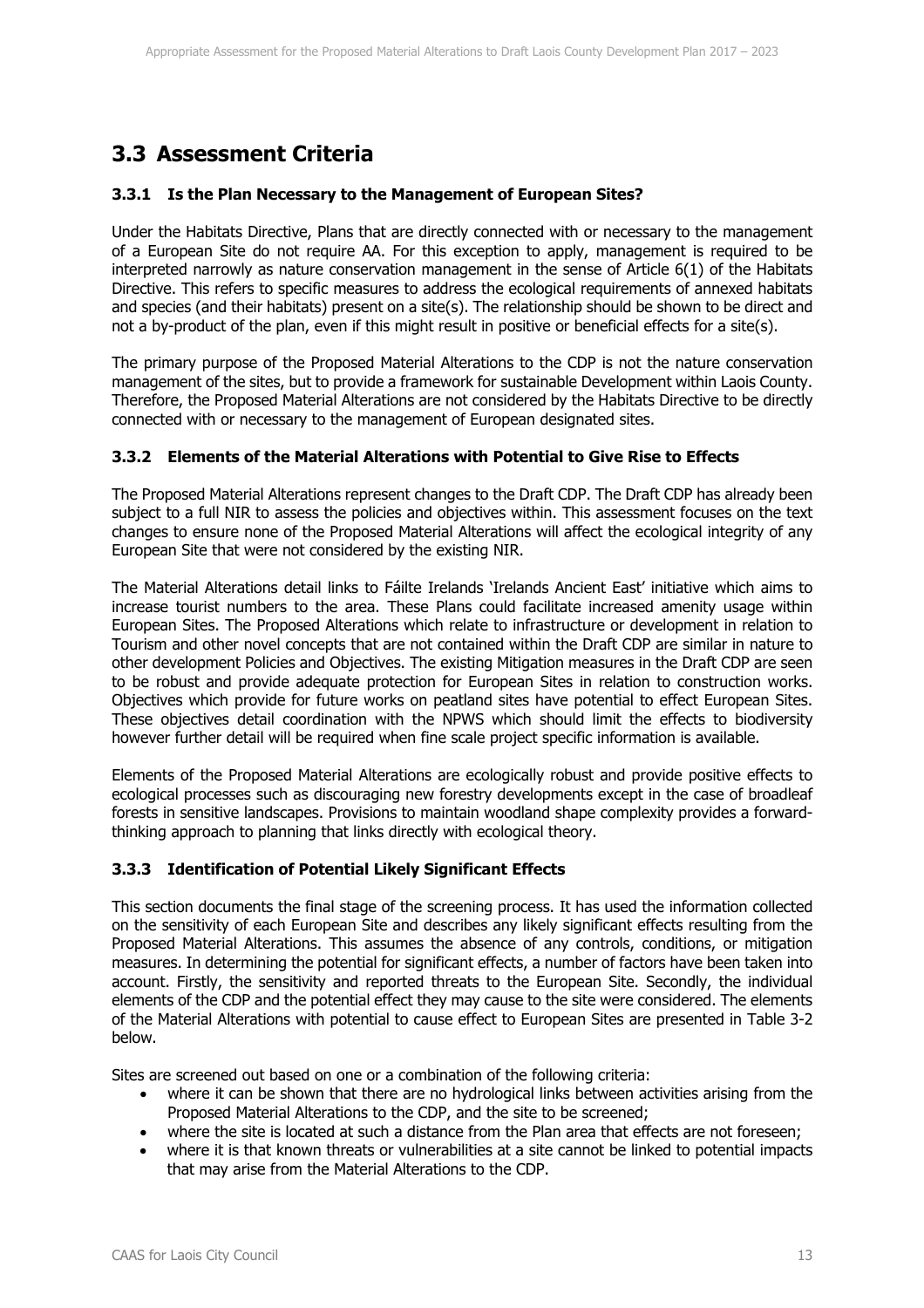The following parameters are described when characterising impacts (following CIEEM (2016), EPA (2002) and NRA (2009)):

**Direct and Indirect Impacts** - An impact can be caused either as a direct or as an indirect consequence of the implementation of the Proposed Material Alterations.

**Magnitude** - Magnitude measures the size of an impact, which is described as high, medium, low, very low or negligible.

**Extent** - The area over which the impact occurs – this should be predicted in a quantified manner.

**Duration** - The time for which the effect is expected to last prior to recovery or replacement of the resource or feature.

- Temporary: Up to 1 Year;
- Short Term: The effects would take 1-7 years to be mitigated;
- Medium Term: The effects would take 7-15 years to be mitigated:
- Long Term: The effects would take 15-60 years to be mitigated;
- Permanent: The effects would take 60+ years to be mitigated.

**Likelihood** – The probability of the effect occurring taking into account all available information.

- Certain/Near Certain: >95% chance of occurring as predicted;
- Probable: 50-95% chance as occurring as predicted;
- Unlikely: 5-50% chance as occurring as predicted;
- Extremely Unlikely: <5% chance as occurring as predicted.

The Chartered Institute of Ecology and Environmental Management (CIEEM) guidelines for ecological impact assessment (CIEEM 2016) define an ecologically significant impact as an impact (negative or positive) on the integrity of a defined site or ecosystem and/or the conservation status of habitats or species within a given geographic area. The integrity of a site is the coherence of its ecological structure and function, across its whole area, which enables it to sustain the habitat, complex of habitats and/or the levels of populations of the species for which it was classified (CIEEM, 2016).

The Habitats Directive requires the focus of the assessment at this stage to be on the integrity of the site as indicated by its Conservation Objectives. It is an aim of NPWS to draw up conservation management plans for all areas designated for nature conservation. These plans will, among other things, set clear objectives for the conservation of the features of interest within a site.

Site-specific conservation objectives (SSCOs) have been prepared for a number of European Sites. These detailed SSCOs aim to define favourable conservation condition for the qualifying habitats and species at that site by setting targets for appropriate attributes which define the character habitat. The maintenance of the favourable condition for these habitats and species at the site level will contribute to the overall maintenance of favourable conservation status of those habitats and species at a national level.

**Favourable conservation status** of a **species** can be described as being achieved when: 'population data on the species concerned indicate that it is maintaining itself, and the natural range of the species is neither being reduced or likely to be reduced for the foreseeable future, and there is, and will probably continue to be, a sufficiently large habitat to maintain its populations on a long-term basis.'

**Favourable conservation status** of a **habitat** can be described as being achieved when: 'its natural range, and area it covers within that range, is stable or increasing, and the ecological factors that are necessary for its long-term maintenance exist and are likely to continue to exist for the foreseeable future, and the conservation status of its typical species is favourable'.

Generic Conservation Objectives for cSACs have been provided as follows:

 To maintain or restore the favourable conservation condition of the Annex I habitat(s) and/or the Annex II species for which the SAC has been selected.

One generic Conservation Objective has been provided for SPAs as follows:

 To maintain or restore the favourable conservation condition of the bird species listed as Special Conservation Interests for this SPA.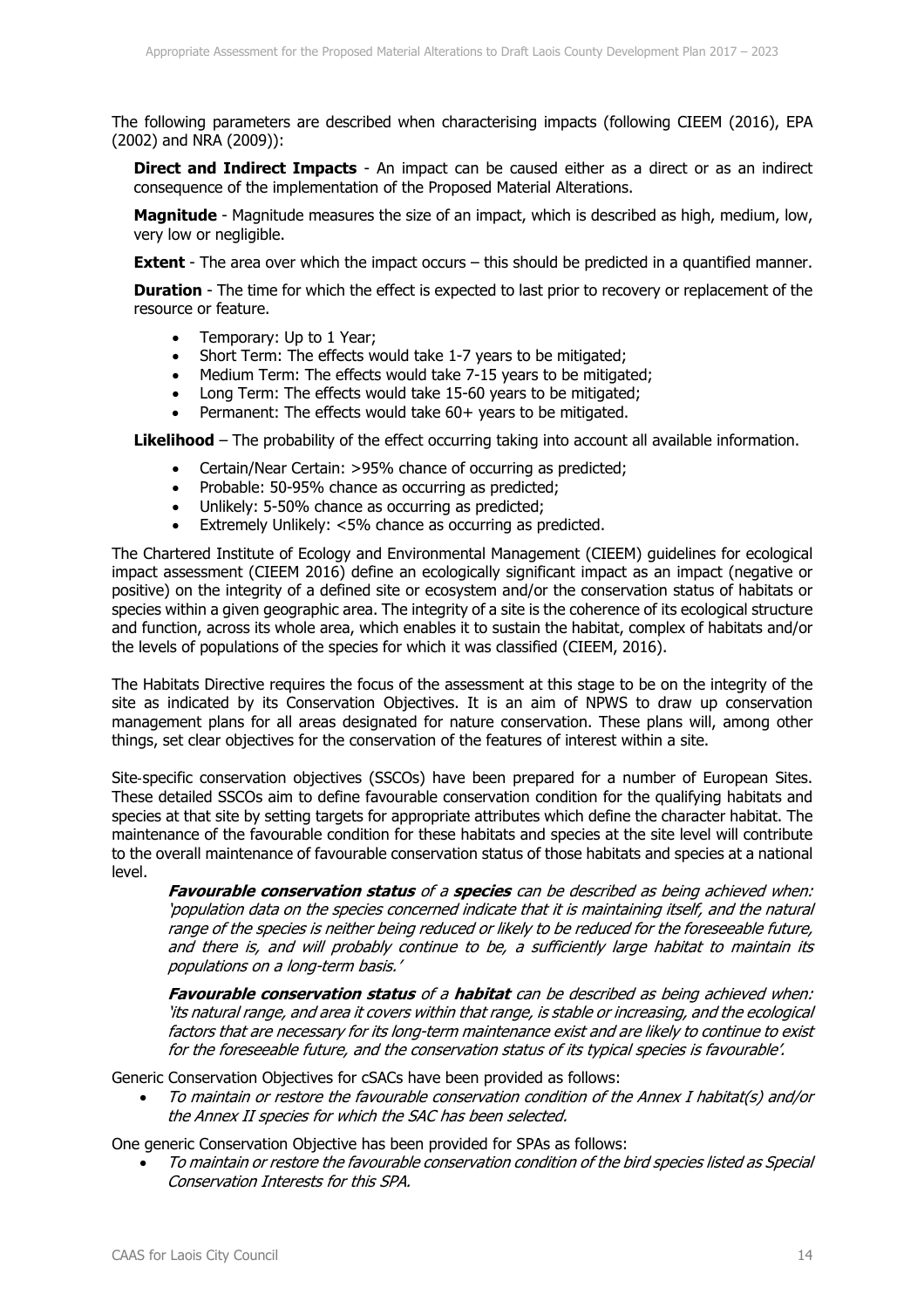| Table 3-2 Screening of European Sites within 15 km or with significant hydrological links to Laois County |  |  |
|-----------------------------------------------------------------------------------------------------------|--|--|
| Border                                                                                                    |  |  |

| <b>Site</b><br>Code | <b>European Site</b>                            | <b>Distance</b><br>(km)       | <b>Potential effects</b>                                                                         | Pathway<br>for<br><b>Significant</b><br><b>Effects</b> | <b>Potential for</b><br>In-<br><b>Combination</b><br><b>Effects</b> |
|---------------------|-------------------------------------------------|-------------------------------|--------------------------------------------------------------------------------------------------|--------------------------------------------------------|---------------------------------------------------------------------|
| 000412              | Slieve Bloom<br><b>Mountains SAC</b>            | Within Laois<br>County        | The effects from the Material<br>Alterations must be considered                                  | No                                                     | Yes                                                                 |
| 000859              | Clonaslee Eskers<br>And Derry Bog<br><b>SAC</b> | <b>Within Laois</b><br>County | along with<br>the mitigation<br>policies<br>measures,<br>and<br>objectives of the existing Draft | No                                                     | Yes                                                                 |
| 000869              | Lisbigney Bog SAC                               | Within Laois<br>County        | Laois CDP with which the<br>Proposed Material Alteration                                         | <b>No</b>                                              | Yes                                                                 |
| 002141              | Mountmellick SAC                                | <b>Within Laois</b><br>County | must comply (detailed<br>in<br>Section 2.                                                        | <b>No</b>                                              | Yes                                                                 |
| 002162              | River Barrow And<br>River Nore SAC              | Within Laois<br>County        | The<br>Proposed<br>Material                                                                      | No                                                     | Yes                                                                 |
| 002256              | Ballyprior<br>Grassland SAC                     | Within Laois<br>County        | Alteration which<br>relate to<br>for<br>provisions<br>additional                                 | No                                                     | Yes                                                                 |
| 002332              | Coolrain Bog SAC                                | Within Laois<br>County        | development are similar in<br>nature to those within the Draft                                   | <b>No</b>                                              | Yes                                                                 |
| 002333              | Knockacoller Bog<br><b>SAC</b>                  | <b>Within Laois</b><br>County | CDP. The mitigation measures<br>within the existing Draft CDP                                    | <b>No</b>                                              | Yes                                                                 |
| 004160              | Slieve Bloom<br><b>Mountains SPA</b>            | <b>Within Laois</b><br>County | will ensure that there is no<br>habitat loss from any European                                   | No                                                     | Yes                                                                 |
| 004233              | River Nore SPA                                  | Within Laois<br>County        | Sites. Project level AAs are<br>required when fine<br>scale                                      | <b>No</b>                                              | Yes                                                                 |
| 000831              | Cullahill Mountain<br><b>SAC</b>                | 0 (directly<br>adjacent)      | development information is<br>available. The objectives and                                      | No                                                     | Yes                                                                 |
| 001858              | Galmoy Fen SAC                                  | 0.28                          | policies within the Draft Laois                                                                  | No                                                     | Yes                                                                 |
| 000849              | Spahill And<br>Clomantagh Hill<br><b>SAC</b>    | 2.54                          | CDP account for development<br>within Laois,<br>providing<br>a<br>framework to ensure there will | <b>No</b>                                              | Yes                                                                 |
| 000571              | Charleville Wood<br><b>SAC</b>                  | 5.58                          | be no effects to the integrity of<br>the European Sites.                                         | <b>No</b>                                              | <b>No</b>                                                           |
| 000407              | The Loughans<br><b>SAC</b>                      | 7.53                          | The<br>Material<br>Alterations                                                                   | <b>No</b>                                              | No                                                                  |
| 002236              | Island Fen SAC                                  | 8.84                          | contains objectives and policies                                                                 | No                                                     | No                                                                  |
| 000781              | Slaney River<br>Valley SAC                      | 10.72                         | with are beneficial to the<br>ecological integrity of<br>the                                     | No                                                     | No                                                                  |
| 000934              | Kilduff, Devilsbit<br>Mountain SAC              | 11.52                         | receiving environment.                                                                           | No                                                     | No                                                                  |
| 002147              | Lisduff Fen SAC                                 | 12.05                         |                                                                                                  | N <sub>o</sub>                                         | $\overline{N}$                                                      |
| 000582              | Raheenmore Bog<br><b>SAC</b>                    | 13.07                         |                                                                                                  | No                                                     | No                                                                  |
| 000396              | Pollardstown Fen<br><b>SAC</b>                  | 13.45                         |                                                                                                  | No                                                     | No                                                                  |
| 000585              | Sharavogue Bog<br><b>SAC</b>                    | 14.15                         |                                                                                                  | No                                                     | No                                                                  |
| 000572              | Clara Bog SAC                                   | 14.78                         |                                                                                                  | No                                                     | No                                                                  |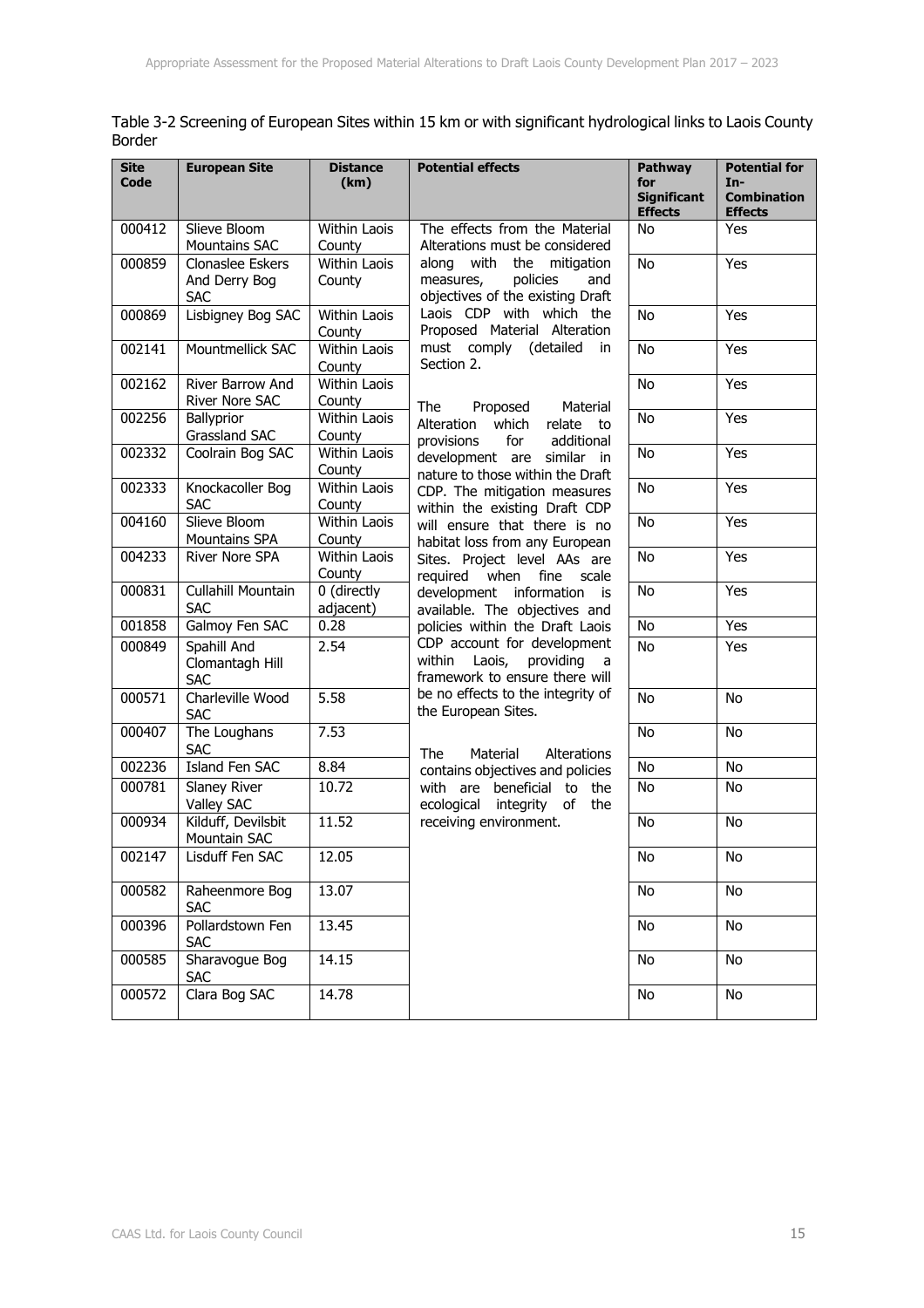### **3.4 Other Plans and Programs**

Article 6(3) of the Habitats Directive requires an assessment of a plan or project to consider other plans or programmes that might, in combination with the plan or project, have the potential to adversely impact upon European Sites. Table 3-3 outlines plans or projects that may interact with the Proposed Material Alterations to cause in-combination effects to European Sites. The plans or projects are listed according to a spatial hierarchy of National, Regional/Local Projects and Plans.

Given the uncertainties that exist with regard to the scale and location of developments facilitated by the Proposed Material Alterations, it is recognised that the identification of in-combination effects is limited and that the assessment of in-combination effects will need to be undertaken in a more comprehensive manner at the project-level.

| <b>Directive</b>                                                        | <b>Purpose</b>                                                                                                                                                                                                                                                                                                                                                                                                                                                                                                                                                                                                                                                                   | <b>Interactions resulting in</b><br>combination effects                                                                                                                                                                                                                                                                                                                                                                       |
|-------------------------------------------------------------------------|----------------------------------------------------------------------------------------------------------------------------------------------------------------------------------------------------------------------------------------------------------------------------------------------------------------------------------------------------------------------------------------------------------------------------------------------------------------------------------------------------------------------------------------------------------------------------------------------------------------------------------------------------------------------------------|-------------------------------------------------------------------------------------------------------------------------------------------------------------------------------------------------------------------------------------------------------------------------------------------------------------------------------------------------------------------------------------------------------------------------------|
| <b>National</b>                                                         |                                                                                                                                                                                                                                                                                                                                                                                                                                                                                                                                                                                                                                                                                  |                                                                                                                                                                                                                                                                                                                                                                                                                               |
| <b>National Spatial Strategy</b><br>2002-2020                           | Objectives of the NSS are to achieve<br>a better balance of social, economic<br>and physical development across<br>Ireland, supported by more effective<br>planning. Objectives in relation to the<br>Draft CDP are discussed above.                                                                                                                                                                                                                                                                                                                                                                                                                                             | Potential in-combination effect may<br>arise where there is a requirement to<br>provide for new infrastructure or where<br>new development occurs.<br>Provision of infrastructure/development<br>may result in:<br>Habitat loss<br>$\bullet$<br>Alteration of hydrology<br>$\bullet$<br>Deterioration in water quality<br>$\bullet$<br>Disturbance during construction /<br>$\bullet$<br>operation.                           |
| Grid 25                                                                 | Grid25 is a high-level strategy<br>outlining how EirGrid intends to<br>undertake the development of the<br>electricity transmission grid in the<br>short, medium and longer terms, to<br>support a long-term sustainable and<br>reliable electricity supply. The Grid25<br>strategy thereby seeks to implement<br>the provisions of the 2007<br>Government White Paper on Energy -<br>"Delivering a Sustainable Energy<br>Future for Ireland" in terms of<br>development of electricity<br>transmission infrastructure. The<br>Grid25 Implementation Programme<br>(IP) is a practical strategic overview<br>of how the early stages of Grid25 are<br>intended to be implemented. | Potential in-combination effects may<br>arise where there is a requirement to<br>provide for new electrical infrastructure<br>or where associated development<br>occurs.<br>Provision of infrastructure/development<br>may result in:<br>Habitat loss<br>$\bullet$<br>Alteration of hydrology<br>$\bullet$<br>Deterioration in water quality<br>$\bullet$<br>Disturbance during construction /<br>$\bullet$<br>operation.     |
| Energy Policy framework<br>2007-2020, Governments<br><b>White Paper</b> | This policy states that the<br>Government is committed to<br>delivering a significant growth in<br>renewable energy as a contribution to<br>fuel diversity in power generation<br>with a 2020 target of 33% electricity<br>consumption                                                                                                                                                                                                                                                                                                                                                                                                                                           | Potential in-combination effects may<br>arise where there is a requirement to<br>provide for new wind energy<br>infrastructure or where new associated<br>development occurs.<br>Provision of infrastructure/development<br>may result in:<br>Habitat loss<br>$\bullet$<br>Alteration of hydrology<br>$\bullet$<br>Deterioration in water quality<br>$\bullet$<br>Disturbance during construction /<br>$\bullet$<br>operation |
| Irish Water's Water Services<br>Strategic Plan 2015 and                 | This Water Services Strategic Plan<br>sets out strategic objectives for the                                                                                                                                                                                                                                                                                                                                                                                                                                                                                                                                                                                                      | Potential in-combination effects may<br>arise where there is a requirement to                                                                                                                                                                                                                                                                                                                                                 |

| Table 3-3 Plans & Projects Likely to Cause In-Combination Effects |  |  |  |  |
|-------------------------------------------------------------------|--|--|--|--|
|-------------------------------------------------------------------|--|--|--|--|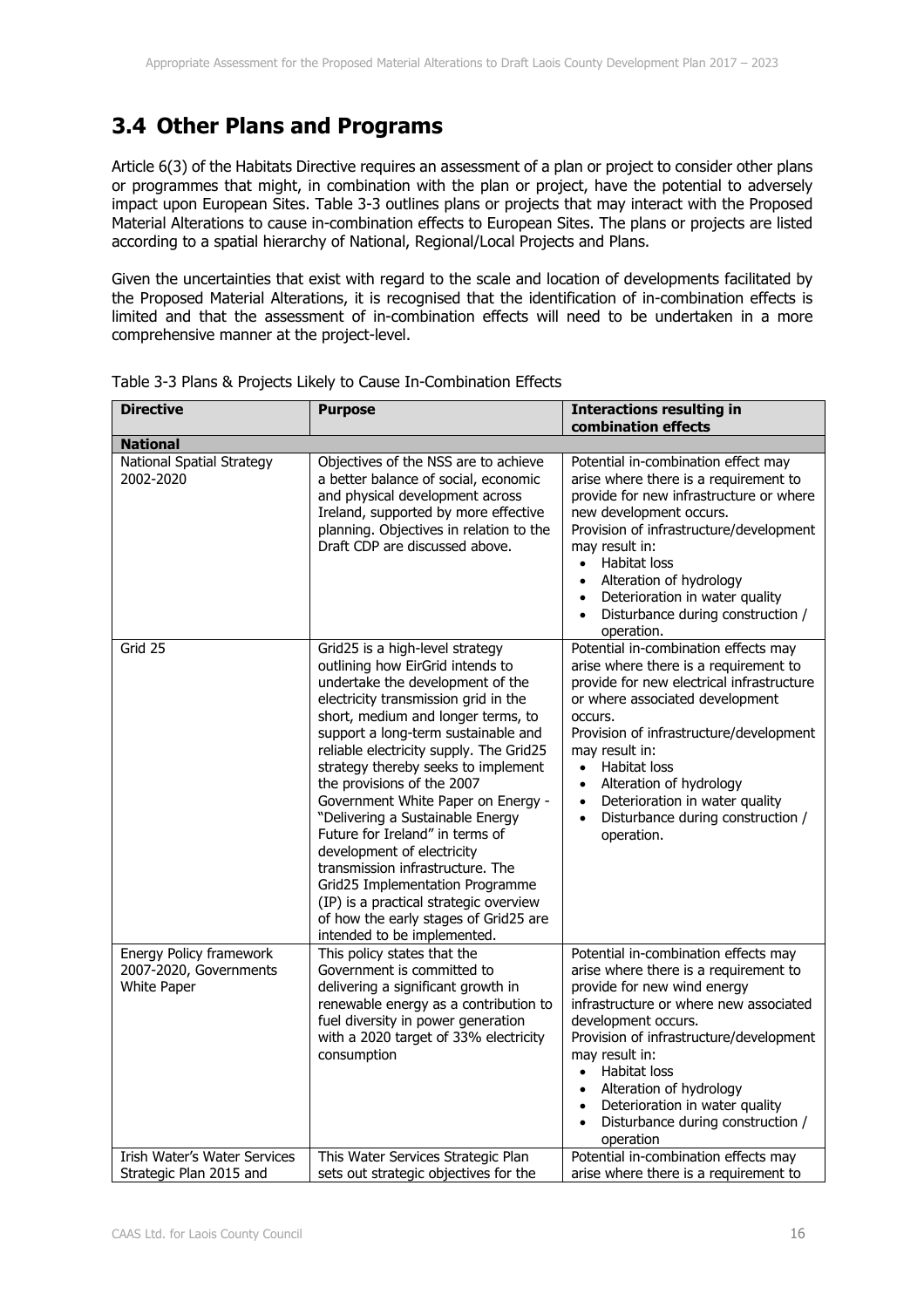| <b>Directive</b>                                                                                  | <b>Purpose</b>                                                                                                                                                                                                                                        | <b>Interactions resulting in</b><br>combination effects                                                                                                                                                                                                                                                                                                                                                                                                                                                                                                                                                                                                                                                                                                             |
|---------------------------------------------------------------------------------------------------|-------------------------------------------------------------------------------------------------------------------------------------------------------------------------------------------------------------------------------------------------------|---------------------------------------------------------------------------------------------------------------------------------------------------------------------------------------------------------------------------------------------------------------------------------------------------------------------------------------------------------------------------------------------------------------------------------------------------------------------------------------------------------------------------------------------------------------------------------------------------------------------------------------------------------------------------------------------------------------------------------------------------------------------|
| associated Proposed Capital<br>Investment Plan 2014-2016                                          | delivery of water services over the<br>next 25 years up to 2040. It details<br>current and future challenges which<br>affect the provision of water services<br>and identifies the priorities to be<br>tackled in the short and medium<br>term.       | provide for new water and waste water<br>infrastructure and capacity.<br>Meeting additional potable water<br>demands and waste water treatment<br>demands arising from the proposed<br>increase in population has the potential<br>to adversely affect, in the case of<br>abstractions from and effluent<br>discharges to surface waters, the<br>ecological status of surface waters and,<br>in the case of groundwater<br>abstractions, the quantitative status of<br>groundwater. Such demands would<br>occur in-combination with those in<br>adjoining counties. Adverse effects on<br>the ecological status of surface waters<br>and on the quantitative status of<br>groundwater would have the potential<br>to impact upon protected species and<br>habitats. |
|                                                                                                   |                                                                                                                                                                                                                                                       | Provision of infrastructure and<br>increases in capacity may result in:<br>Habitat loss<br>$\bullet$<br>Alteration of hydrology<br>$\bullet$<br>Deterioration in water quality<br>$\bullet$<br>Disturbance during construction /<br>operation                                                                                                                                                                                                                                                                                                                                                                                                                                                                                                                       |
| <b>Regional</b>                                                                                   |                                                                                                                                                                                                                                                       |                                                                                                                                                                                                                                                                                                                                                                                                                                                                                                                                                                                                                                                                                                                                                                     |
| Regional Planning Guidelines<br>for the Midland Region 2010<br>$-2022$                            | Policy document which aims to direct<br>the future growth of the Midlands<br>Region over the medium to long term<br>and works to implement the strategic<br>planning framework set out in the<br>National Spatial Strategy (NSS)                      | Potential in-combination effects may<br>arise where there is a requirement to<br>provide for new infrastructure or where<br>new development occurs.<br>Provision of infrastructure/development<br>may result in:<br>Habitat loss<br>$\bullet$<br>Alteration of hydrology<br>$\bullet$<br>Deterioration in water quality<br>Disturbance during construction /<br>operation                                                                                                                                                                                                                                                                                                                                                                                           |
| Ireland's First National Cycle<br>Policy Framework (2009)                                         | Outlines objectives and actions<br>$\bullet$<br>aimed at developing a strong<br>cycle network in Ireland<br>Sets out 19 specific objectives,<br>$\bullet$<br>and details the 109 actions,<br>aimed at ensuring that a cycling<br>culture is developed | Potential for in-combination effects<br>may arise where there is a requirement<br>to provide for new transport<br>infrastructure, or increase capacity of<br>existing infrastructure/services.<br>Provisions for the development of<br>transport infrastructure/associated<br>development may potentially result in:<br>Habitat loss<br>Alteration of hydrology<br>Deterioration in water quality<br>Disturbance during construction /<br>operation                                                                                                                                                                                                                                                                                                                 |
| <b>County</b>                                                                                     |                                                                                                                                                                                                                                                       |                                                                                                                                                                                                                                                                                                                                                                                                                                                                                                                                                                                                                                                                                                                                                                     |
| <b>Offaly County Development</b><br>Plan 2015-2021<br>Carlow County Development<br>Plan 2015-2021 | Overall strategies for the proper<br>planning and sustainable<br>development of the administrative<br>area of the relevant Local Authorities.                                                                                                         | Laois shares its boundary with a<br>number of counties. Furthermore, a<br>number of European sites are located<br>in more than one county. Similar<br>development plans are in existence<br>throughout the region, accordingly                                                                                                                                                                                                                                                                                                                                                                                                                                                                                                                                      |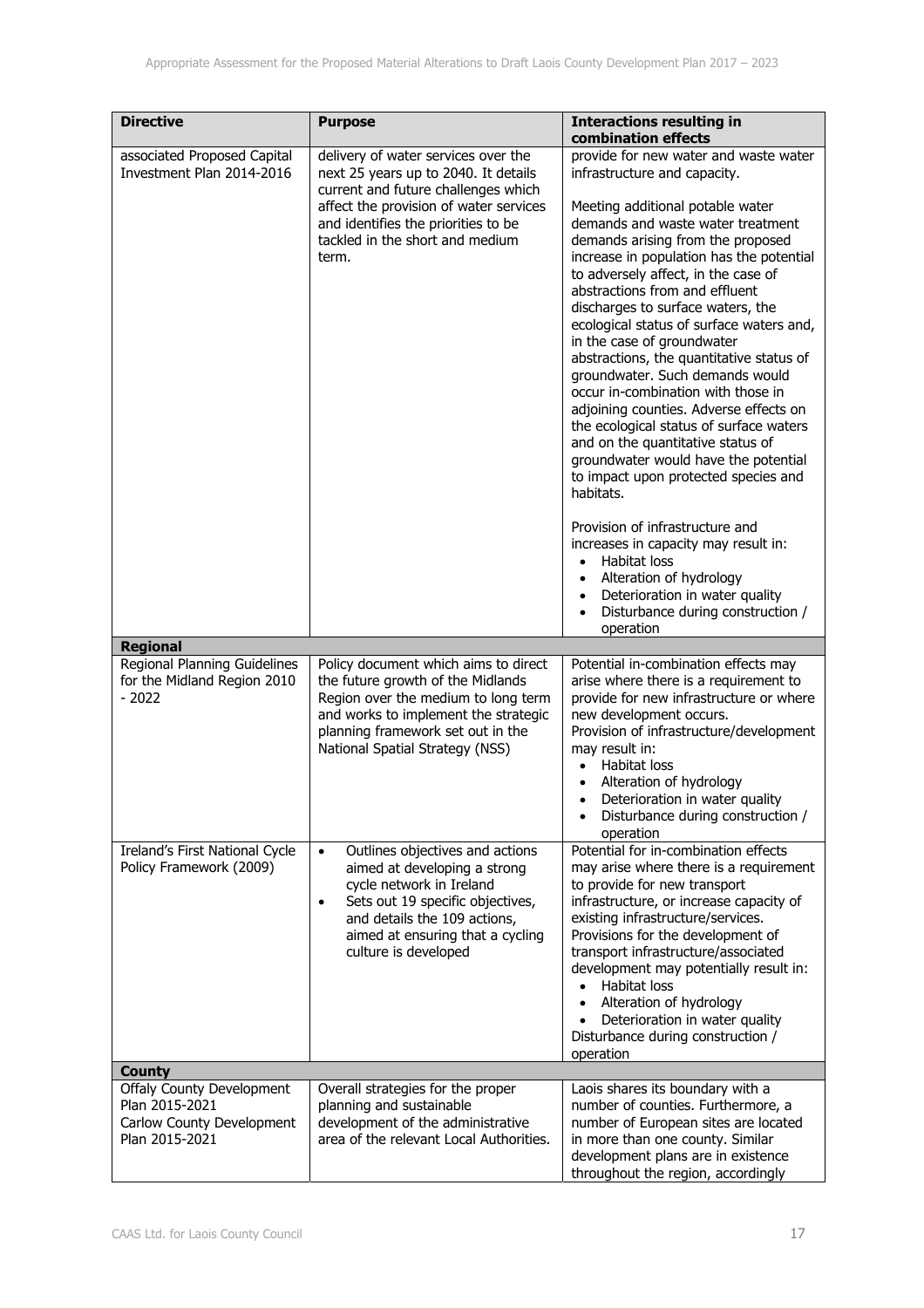| <b>Directive</b>                                                                                                                                                                                                               | <b>Purpose</b>                                       | <b>Interactions resulting in</b><br>combination effects                                                                                                                                                                                                                                                                                                      |
|--------------------------------------------------------------------------------------------------------------------------------------------------------------------------------------------------------------------------------|------------------------------------------------------|--------------------------------------------------------------------------------------------------------------------------------------------------------------------------------------------------------------------------------------------------------------------------------------------------------------------------------------------------------------|
| Kilkenny County<br>Development Plan 2014-<br>2020<br>South Tipperary County<br>Development Plan 2017-<br>2023<br>North Tipperary County<br>Development Plan 2017-<br>2023<br>Kildare County Development<br>Plan $2017 - 2023$  |                                                      | these plans acting alone or in<br>combination can have a cumulative<br>impact on European sites located<br>within County Laois.<br>Provision of infrastructure or where<br>new development occurs may result in:<br>Habitat loss<br>$\bullet$<br>Alteration of hydrology<br>Deterioration in water quality<br>Disturbance during construction /<br>operation |
| Local                                                                                                                                                                                                                          |                                                      |                                                                                                                                                                                                                                                                                                                                                              |
| Portarlington Joint Local<br>Area Plan 2012-2018,<br>Portlaoise Local Area Plan<br>2012-2018, Mountmellick<br>Local Area Plan 2012-2018.<br>Joint Spatial Plan for the<br>Greater Carlow Graiguecullen<br>Urban Area 2012-2018 | Strategies for development in towns<br>and villages. | Potential in-combination effects may<br>arise where there is a requirement to<br>provide for new infrastructure or where<br>new development occurs.<br>Provision of infrastructure/development<br>may result in:<br>Habitat loss<br>Alteration of hydrology<br>$\bullet$<br>Deterioration in water quality<br>Disturbance during construction /<br>operation |